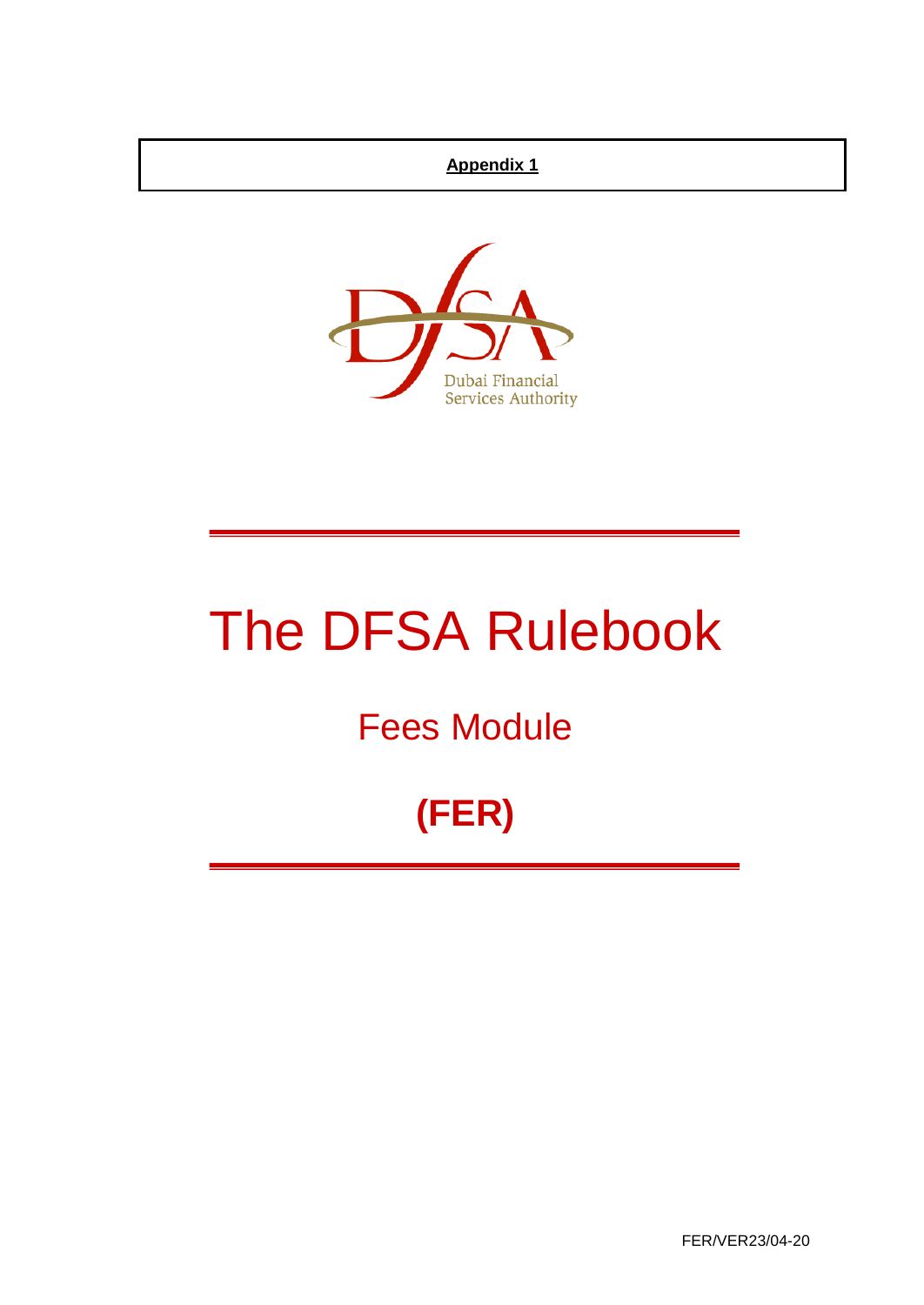

## **Contents**

The contents of this module are divided into the following chapters, sections and appendices:

| $\mathbf 1$ . |                                                                                                                                                       |  |
|---------------|-------------------------------------------------------------------------------------------------------------------------------------------------------|--|
| 1.1           |                                                                                                                                                       |  |
| 1.2           |                                                                                                                                                       |  |
| 2.            |                                                                                                                                                       |  |
| 2.1           |                                                                                                                                                       |  |
| 2.2           |                                                                                                                                                       |  |
| 2.3           | Application to register as a Registered Auditor or Audit Principal                                                                                    |  |
| 2.4           |                                                                                                                                                       |  |
| 2.5           |                                                                                                                                                       |  |
| 2.6           | Application for Recognition as a Recognised Body or Recognised Member 9                                                                               |  |
| 2.7           | Applications relating to Authorised Individuals and Key Individuals                                                                                   |  |
| 2.8           |                                                                                                                                                       |  |
| 2.9           | Application for admittance of Securities to the Official List of Securities 10                                                                        |  |
| 2.10          |                                                                                                                                                       |  |
| 2.11          |                                                                                                                                                       |  |
| 3             |                                                                                                                                                       |  |
| 3.1           |                                                                                                                                                       |  |
| 3.2           |                                                                                                                                                       |  |
| 3.3           |                                                                                                                                                       |  |
| 3.4           |                                                                                                                                                       |  |
| 3.5           |                                                                                                                                                       |  |
| 3.6           |                                                                                                                                                       |  |
| 3.7<br>3.8    | Designated Non-Financial Businesses and Professions (initial period) 17<br>Designated Non-Financial Businesses and Professions (subsequent periods)17 |  |
| 3.9           |                                                                                                                                                       |  |
| 3.10          |                                                                                                                                                       |  |
| 3.10A         |                                                                                                                                                       |  |
| 3.11          |                                                                                                                                                       |  |
| 3.12          |                                                                                                                                                       |  |
| 3.13          |                                                                                                                                                       |  |
| 4             |                                                                                                                                                       |  |
| 4.1           |                                                                                                                                                       |  |
| 4.2           |                                                                                                                                                       |  |
| 4.3           | Seeking consent to commence a regulatory proceeding before the FMT21                                                                                  |  |
| 5             |                                                                                                                                                       |  |
| 5.1           |                                                                                                                                                       |  |
| 6             |                                                                                                                                                       |  |
|               |                                                                                                                                                       |  |
| 7             |                                                                                                                                                       |  |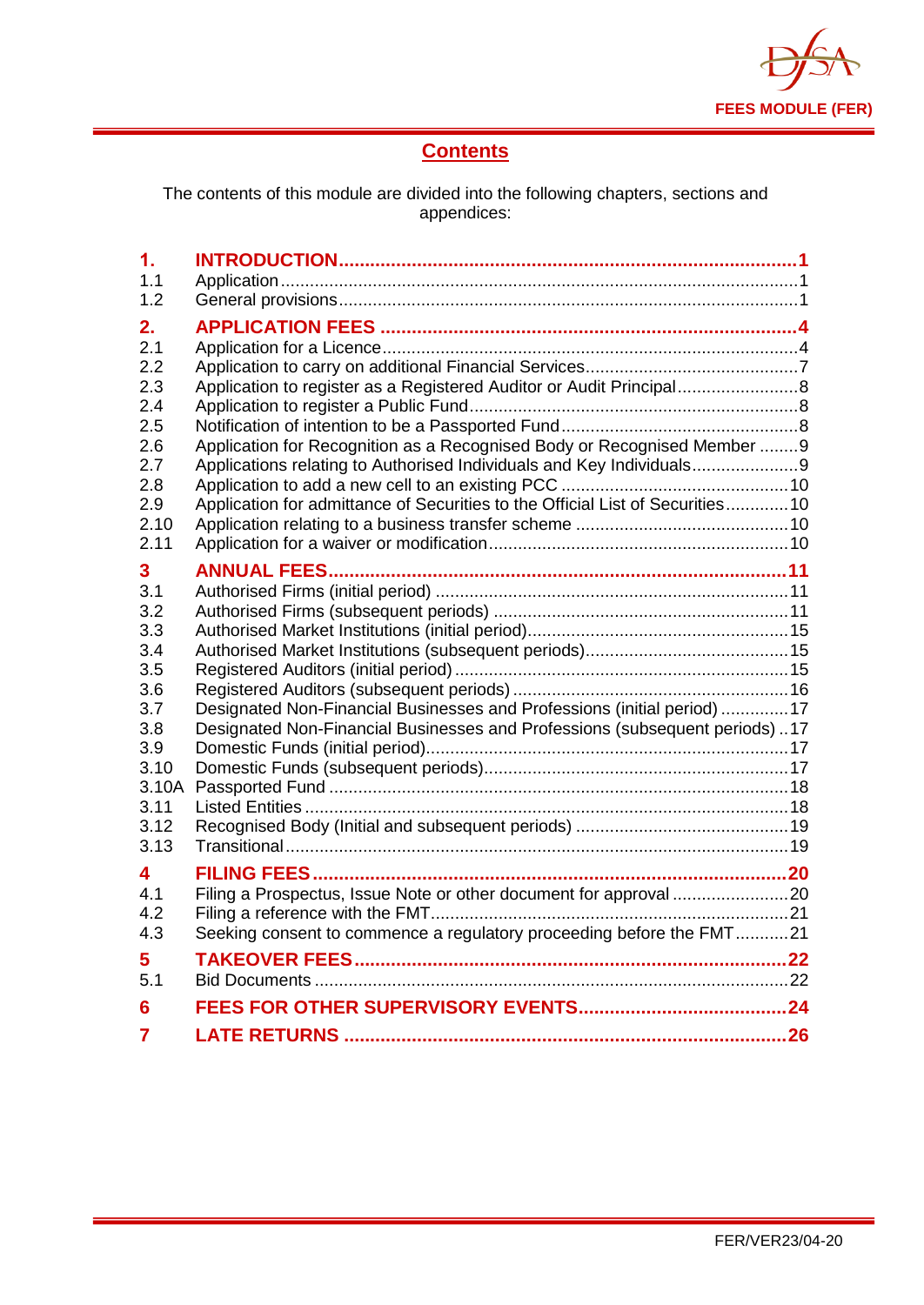

## <span id="page-2-0"></span>**1. INTRODUCTION**

## <span id="page-2-1"></span>**1.1 Application**

**1.1.1** This module applies to a Person to whom a provision in legislation administered by the DFSA applies.

## <span id="page-2-2"></span>**1.2 General provisions**

#### **Due date for payment of fees**

- **1.2.1** Where pursuant to chapter 2 or 4, a fee is payable for any application to the DFSA, the application will not be regarded as submitted until the fee and any supplementary fee has been paid in full.
- **1.2.2** In regard to fees payable pursuant to chapter 3:
	- (a) the initial annual fee must be paid in full to the DFSA within 21 days of the date on which the Licence, Recognition or registration is granted or notification made; and
	- (b) subsequent annual fees are payable in advance and must be paid in full to the DFSA:
		- (i) in the case of a Person other than a Registered Auditor, on or before 1 January of the calendar year to which the fee relates;
		- (ii) in the case of a Registered Auditor, on or before 1 March of the calendar year to which the fee relates; and
		- (iii) in the case of a Passported Fund, on or before the anniversary of the date of notification.

#### **Guidance**

In regard to the payment of subsequent annual fees, invoices will be issued at least 21 days before the specified date for payment.

- **1.2.3** In respect of a fee payable pursuant to chapter 5, payment must be made to the DFSA by the Bidder:
	- (a) at the time of filing of the Bid Document with the DFSA; and
	- (b) before the document is posted.

#### **Guidance**

If a fee under chapter 5 is not paid by the date on which it becomes due, the Person is in breach of a Rule and the DFSA is entitled to take action including, but not limited to, taking steps to suspend or cancel listing.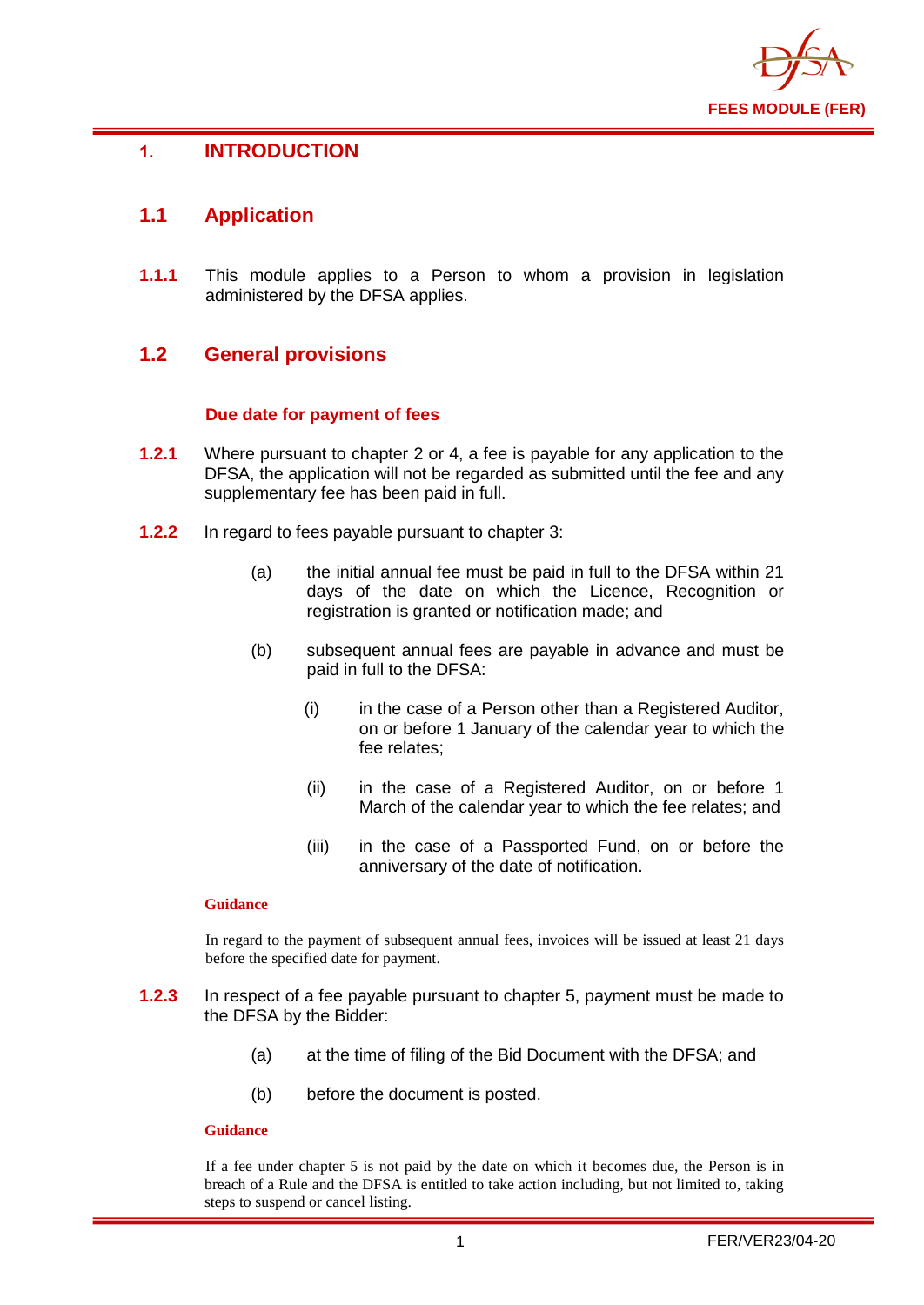

- **1.2.4** If a fee is payable under chapter 6 for an application, notification or request, the application, notification or request will not be regarded as submitted until the fee has been paid in full.
- **1.2.5** If a fee is payable under chapter 7, the fee must be paid in full within 21 days after the DFSA issues an invoice for that fee.

#### **Reduction, waiver or refund of fees**

**1.2.6** The DFSA may reduce, waive or refund all or part of any fee if it considers that, in the exceptional circumstances of a particular case, it would be equitable to do so.

#### **Supplementary fees**

- **1.2.7** (1) The DFSA may require a Person to pay to the DFSA a supplementary fee in circumstances where it expects to incur substantial additional costs in dealing with an application, notification or conducting ongoing supervision.
	- (2) The procedures in Schedule 3 to the Regulatory Law apply to a decision of the DFSA to require a Person to pay a supplementary fee.
	- (3) If the DFSA decides to require a Person to pay a supplementary fee, the Person may refer the matter to the FMT for review.
	- (4) If the DFSA requires a supplementary fee to be paid, it must issue an invoice to the Person concerned and the Person must pay the fee by the date specified in the invoice.

#### **Guidance**

- 1. The application and annual fees already include an element for specified complexity and other circumstances meriting an appropriate increase to the basic fee. However, if, in the DFSA's opinion, the reasonably estimated cost of dealing with a matter (based on the time likely to be spent on it) is likely to exceed the amount provided for in these Rules, the DFSA may impose a supplementary fee to cover the additional time it reasonably expects to spend on the matter. Such circumstances could include, for example:
	- (a) complex applications by reason of the applicant's start-up profile, origin, ownership structure or proposed business model;
	- (b) cases where it may be necessary to conduct intense supervisory scrutiny of an entity from a risk perspective;
	- (c) novel proposals and applications that cover untested ground or untested areas of the regulatory regime;
	- (d) if a transaction or event involving a Listed Entity, such as an acquisition, disposal, takeover, merger or significant corporate event, is likely to cause the DFSA to incur substantial additional costs; or
	- (e) if the DFSA is likely to spend significant time on an issue affecting a Recognised Person, such as if the DFSA has to liaise with its home supervisor or carry out additional supervisory scrutiny of the Person.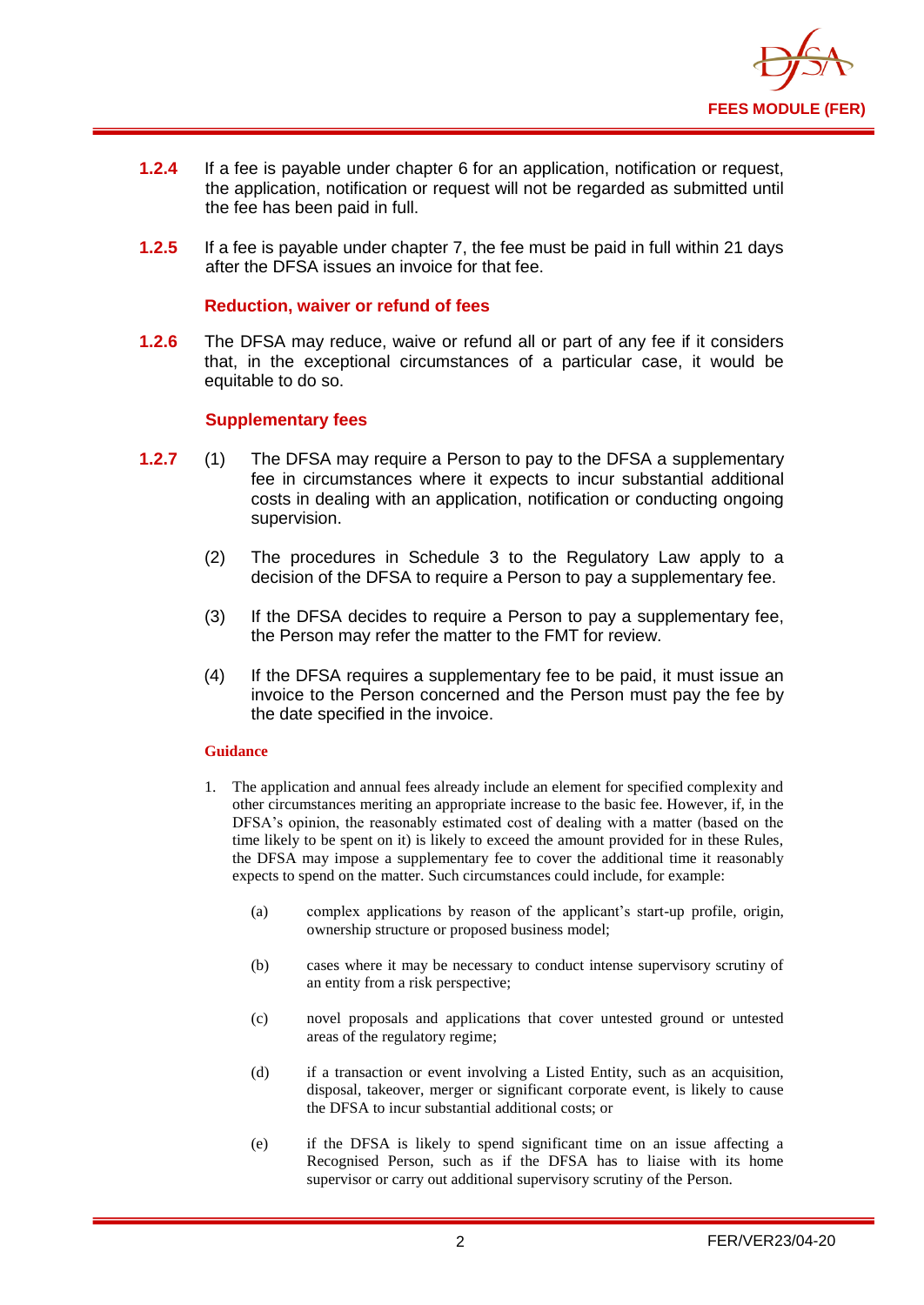

2. The purpose of the supplementary fee is to enable the DFSA to cover its costs for resources used in exceptional circumstances to deal with particular cases. The supplementary fee is not intended to be a general revenue raising tool, nor is it the DFSA's intention to use it as a means to make profits in relation to particular cases.

#### **Method of payment**

- **1.2.8** A fee payable under FER must be paid:
	- (a) in United States Dollars; and
	- (b) by a bank transfer made to the DFSA's bank account.

#### **Late payment fee**

- **1.2.9** (1) If a fee referred to in Rule 1.2.2, 1.2.5 or 1.2.7 is not paid in full by the due date, the non-payment incurs a late payment fee of:
	- (a) \$1,000 or an amount equal to 3% of the fee due (whichever is the greater); plus
	- (b) the fee due shall be increased by 1% for each calendar month, or part of a calendar month, that it remains outstanding after the due date.
	- (2) Nothing in this Rule limits the right of the DFSA to take any other action.

#### **Guidance**

If a Person does not pay a fee by the due date, the Person is in breach of a Rule and the DFSA is entitled to take action including, but not limited to, taking steps to withdraw the Person's authorisation, registration or recognition.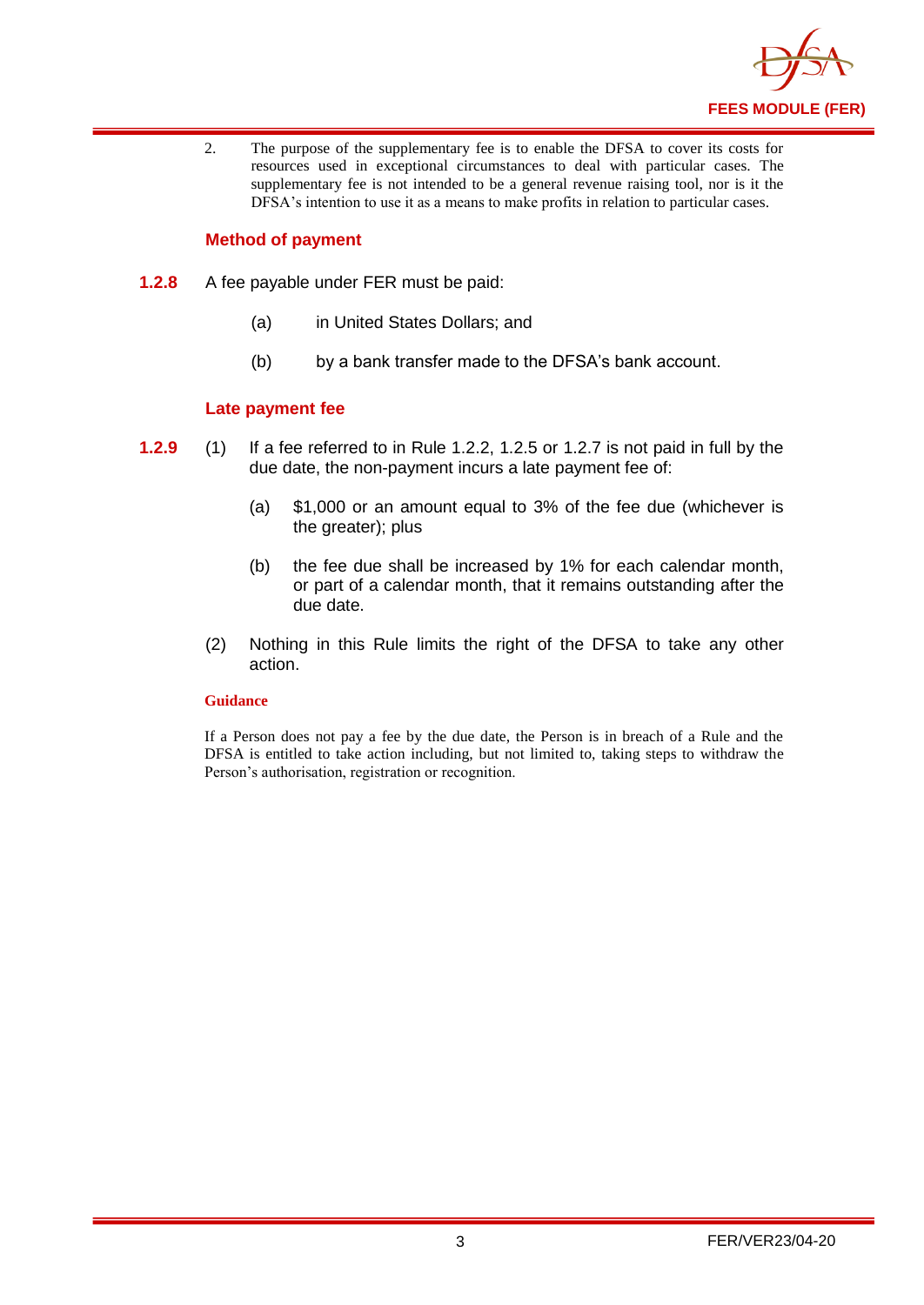

## <span id="page-5-0"></span>**2. APPLICATION FEES**

## <span id="page-5-1"></span>**2.1 Application for a Licence**

- **2.1.1** (1) An applicant applying for a Licence authorising it to carry on one or more Financial Services specified in the left hand column of the table in (2) must pay to the DFSA:
	- (a) the highest of the corresponding fees in the right hand column of that table; plus
	- (b) the fee in (3) if any of the specified factors apply.
	- (2) This is the table referred to in (1):

| Accepting Deposits or Providing Credit.                                                                                               | \$70,000 |
|---------------------------------------------------------------------------------------------------------------------------------------|----------|
| Dealing in Investments as Principal (except as a<br>matched principal).                                                               | \$40,000 |
| Effecting Contracts of Insurance or Carrying Out<br>Contracts of Insurance (except as a Captive<br>Insurer, as a PCC, or as an ISPV). | \$40,000 |
| Dealing in Investments as a matched principal.                                                                                        | \$25,000 |
| Dealing in Investments as Agent.                                                                                                      | \$25,000 |
| Managing Assets.                                                                                                                      | \$25,000 |
| Providing Custody.                                                                                                                    | \$25,000 |
| Providing Money Services (if it issues Stored<br>Value).                                                                              | \$25,000 |
| Managing a Profit Sharing Investment Account.                                                                                         | \$25,000 |
| Providing Trust Services (if it acts as trustee of<br>one or more express trusts).                                                    | \$25,000 |
| Acting as the Trustee of a Fund.                                                                                                      | \$25,000 |
| Acting as the Administrator of an Employee<br>Money Purchase Scheme.                                                                  | \$25,000 |
| Money Purchase<br>an Employee<br>Operating<br>Scheme.                                                                                 | \$20,000 |
| Arranging Deals in Investments.                                                                                                       | \$15,000 |
| Advising on Financial Products.                                                                                                       | \$15,000 |
| Arranging Custody.                                                                                                                    | \$15,000 |
| Arranging Credit and Advising on Credit.                                                                                              | \$15,000 |
| Providing Money Services (if it does not issue<br>Stored Value and does not only provide Money<br>Transmission).                      | \$15,000 |
| Insurance Intermediation.                                                                                                             | \$15,000 |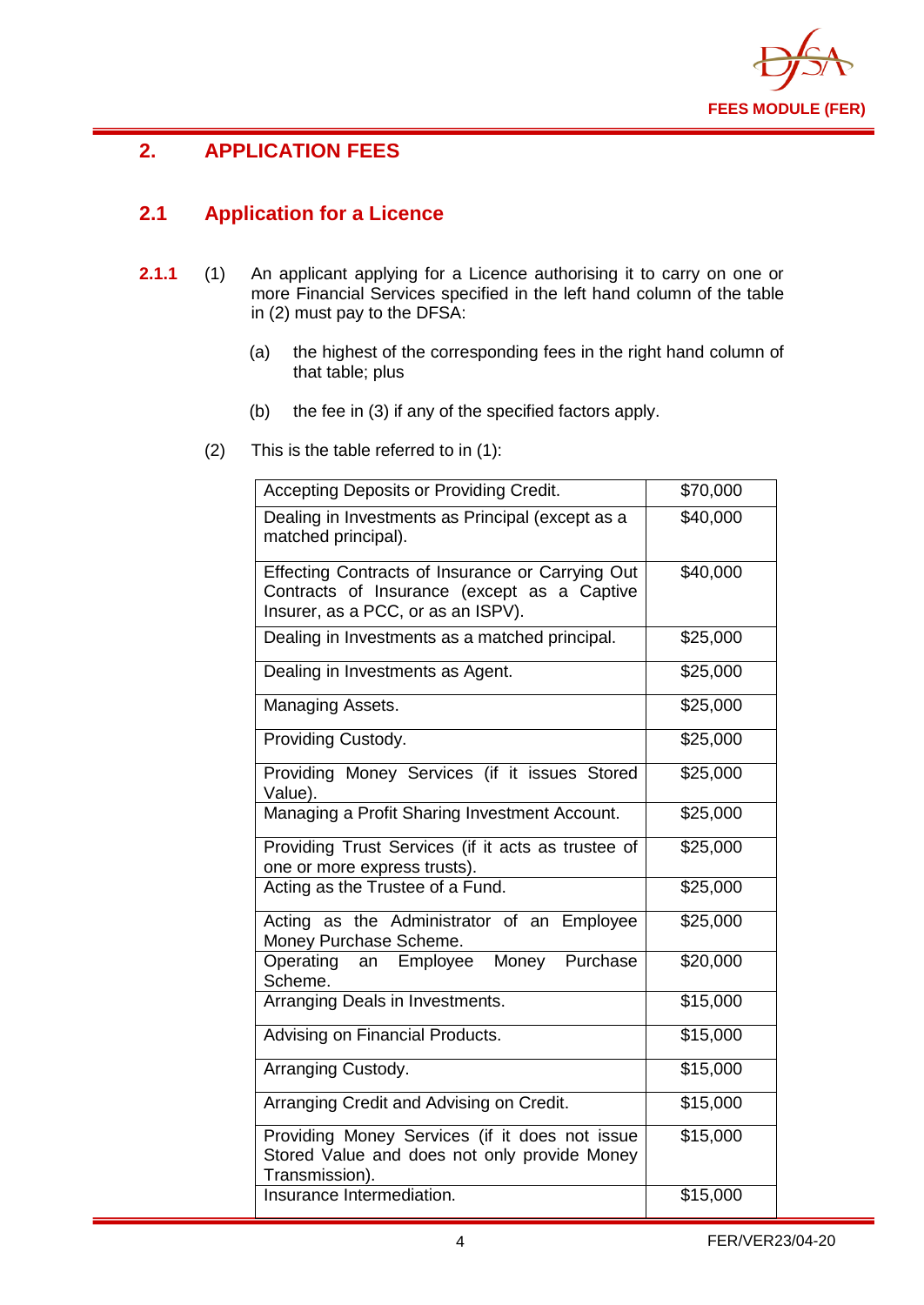

| Insurance Management.                                                                                                                                                 | \$15,000 |
|-----------------------------------------------------------------------------------------------------------------------------------------------------------------------|----------|
| Providing Trust Services (if it does not act as<br>trustee of any express trust).                                                                                     | \$15,000 |
| Providing Fund Administration.                                                                                                                                        | \$15,000 |
| Operating a Credit Rating Agency.                                                                                                                                     | \$10,000 |
| Managing a Collective Investment Fund if any<br>Fund to be managed is not a Qualified Investor<br>Fund or an Investment Company managed by its<br>Corporate Director. | \$10,000 |
| Providing Money Services (if it only provides<br>Money Transmission)                                                                                                  | \$10,000 |
| Effecting Contracts of Insurance or Carrying Out<br>Contracts of Insurance as a PCC:                                                                                  |          |
| (a)<br>for the core; and                                                                                                                                              | \$8,000  |
| for each cell<br>(b)                                                                                                                                                  | \$1,000  |
| Effecting Contracts of Insurance or Carrying Out<br>Contracts of Insurance as a Captive Insurer or as<br>an ISPV.                                                     | \$5,500  |
| Managing a Collective Investment Fund if the<br>Funds to be managed will only be Qualified<br>Investor Funds.                                                         | \$5,000  |
| Managing a Collective Investment Fund if it is an<br>Investment Company managed by its Corporate<br>Director.                                                         | \$5,000  |
| Operating a Crowdfunding Platform.                                                                                                                                    | \$5,000  |
| Arranging or Advising on Money Services                                                                                                                               | \$5,000  |

- (3) An additional amount equal to 100% of the fee specified under (2) is payable if any one or more of the following factors apply:
	- (a) the applicant has a corporate structure with:
		- (i) multiple levels (including the applicant's level); or
		- (ii) Group members incorporated in two or more jurisdictions (excluding the DIFC);
	- (b) the applicant has, or proposes to establish, a Holding Company in the DIFC;
	- (c) the applicant is from a jurisdiction, or intends to carry on business from the DIFC in a jurisdiction, where there is no bilateral memorandum of understanding between the DFSA and the relevant Financial Services Regulator in that jurisdiction;
	- (d) the DFSA will act as the consolidated prudential supervisor of the applicant's Financial Group; or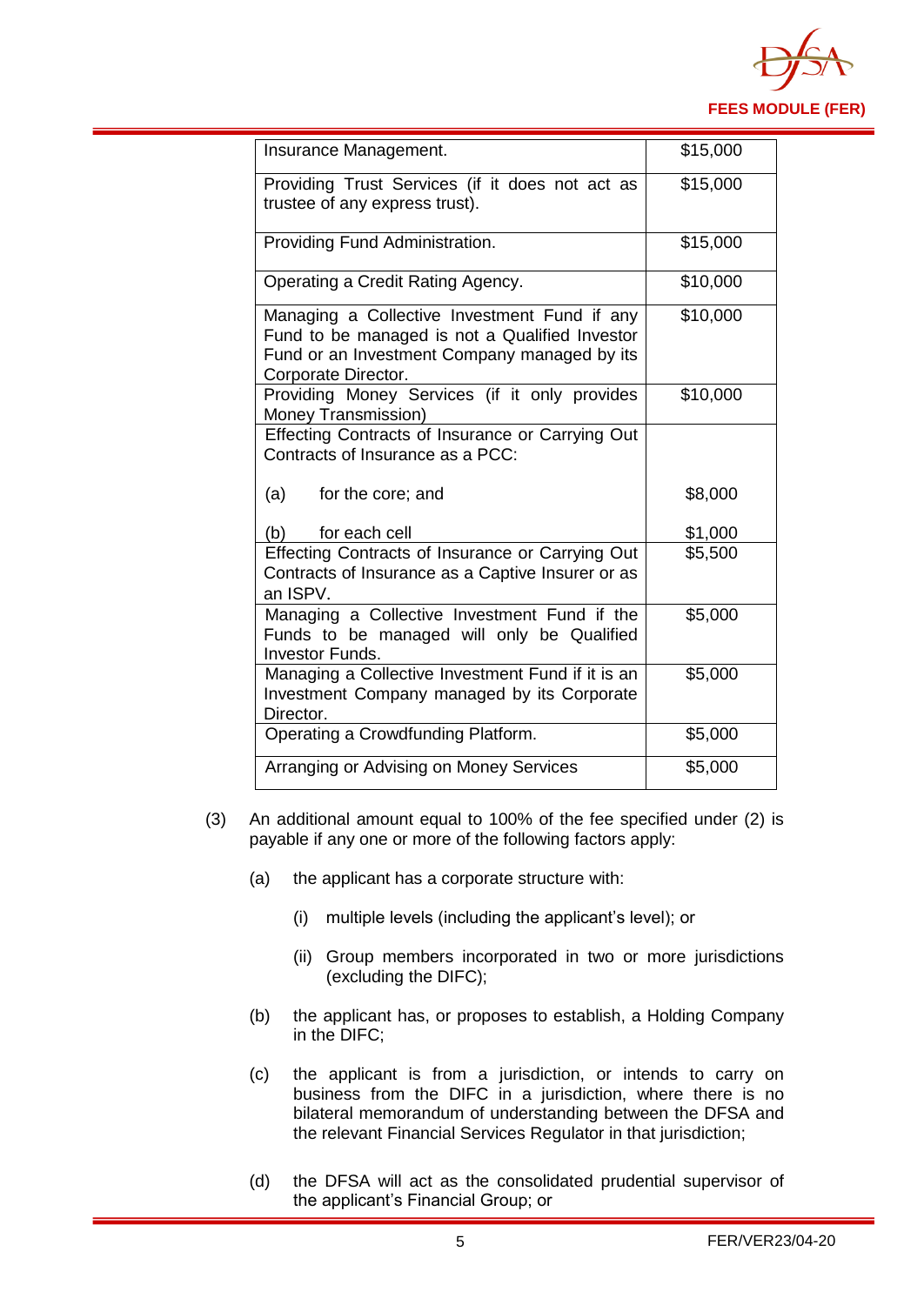

- (e) the DFSA will act as the lead supervisor of part of the applicant's Group.
- **2.1.2** (1) An applicant applying for a Licence authorising it to carry on one or more of the Financial Services of Operating an Exchange and Operating a Clearing House must pay to the DFSA:
	- (a) for Operating an Exchange, an application fee of \$150,000;
	- (b) for Operating a Clearing House, an application fee of \$150,000; and
	- (c) for Operating an Exchange and Operating a Clearing House, an application fee of \$300,000.
	- (2) An applicant referred to in (1) applying for an endorsement to carry on the Financial Service of Operating an Alternative Trading System must pay to the DFSA an additional application fee of \$65,000.
- **2.1.3** An applicant under Rule 2.1.2(a) or (c) seeking an endorsement to its Licence authorising it to maintain an Official List of Securities must pay to the DFSA an additional application fee of \$150,000.
- **2.1.4** An applicant applying for a Licence authorising it to carry on the Financial Service of Operating a Representative Office must pay to the DFSA an application fee of \$4,000.
- **2.1.5** An applicant for a Licence applying for an authorisation, or for an endorsement, to carry on the Financial Service of Operating an Alternative Trading System must pay to the DFSA an additional application fee of \$65,000.
- **2.1.6** An applicant for a Licence must pay to the DFSA the following additional fee for an application for the following endorsements:
	- (a) to act as a Trade Repository, \$15,000;
	- (b) to carry on a Financial Service with or for a Retail Client, \$20,000;
	- (c) to use a Fund Platform, \$20,000.

Apart from the application fees specified for particular endorsements in Rules 2.1.2, 2.1.3, 2.1.5 and 2.1.6, fees are not payable for applications for other endorsements if made at the same time as an initial application for a Licence. However, if an application for an endorsement is made after a Licence has been granted, a fee will be payable – see for example Rule 2.2.5.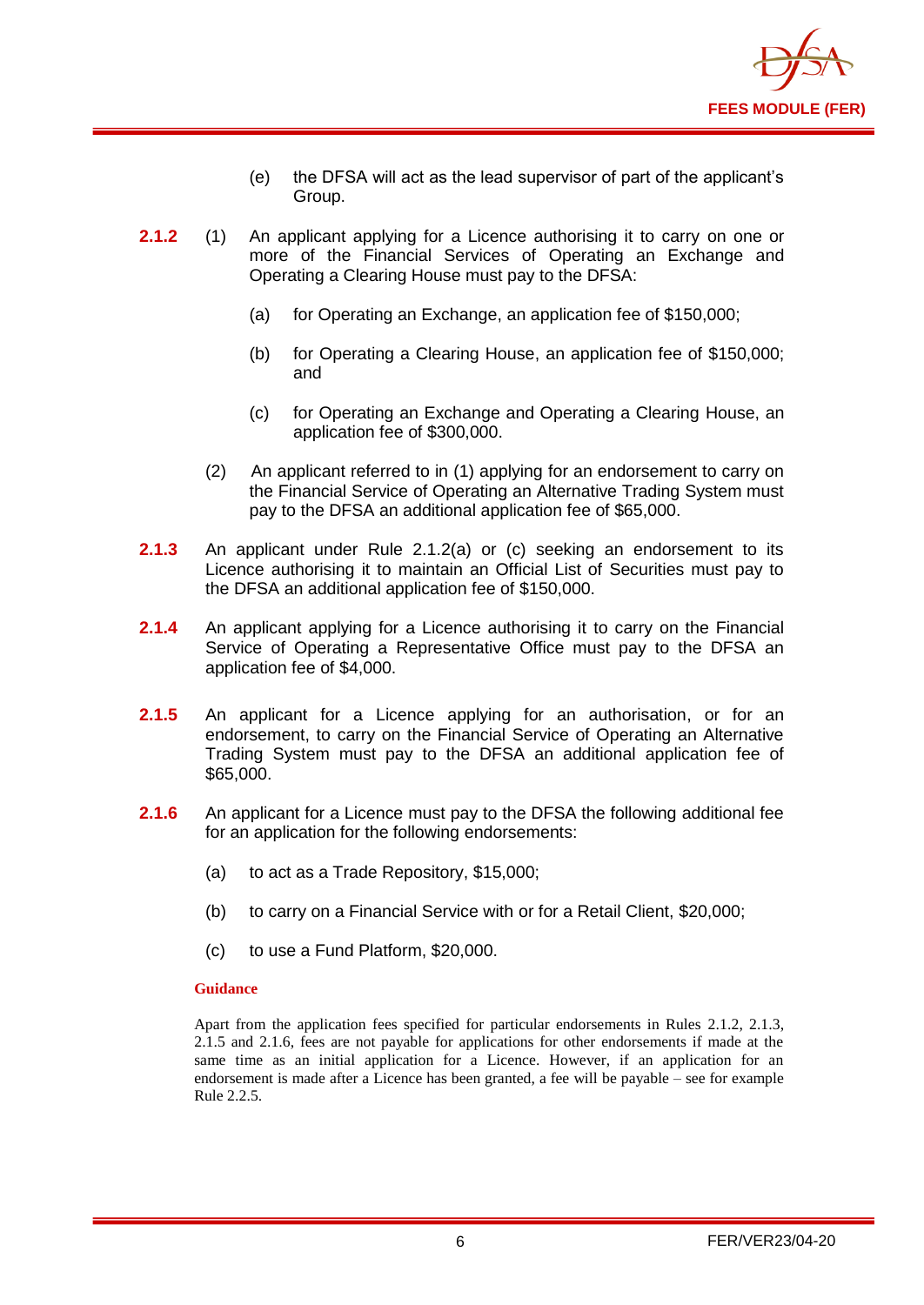

## <span id="page-8-0"></span>**2.2 Application to carry on additional Financial Services**

#### **Guidance**

Section 2.2 applies to a Person that is already licensed (i.e. an Authorised Firm or Authorised Market Institution), that applies for a further authorisation or endorsement.

- **2.2.1** An Authorised Firm applying for authorisation to carry on additional Financial Services must pay to the DFSA an application fee equal to the difference between:
	- (a) the basic fee which would be payable under Rule 2.1.1 (1) if it were an applicant for a Licence in terms currently being sought; and
	- (b) the basic fee which would be payable under Rule 2.1.1 (1) if it were an applicant for a Licence in terms of that currently held.
- **2.2.2** An Authorised Market Institution applying for authorisation to carry on an additional Financial Service must pay to the DFSA:
	- (a) an application fee of \$150,000 for the Financial Service of Operating a Clearing House; or
	- (b) an application fee of \$150,000 for the Financial Service of Operating an Exchange.
- **2.2.3** An Authorised Market Institution applying for an endorsement on its Licence authorising it to maintain an Official List of Securities must pay to the DFSA an additional application fee of \$150,000.
- **2.2.4** An Authorised Firm applying for an authorisation, or an Authorised Market Institution applying for an endorsement, to carry on the additional Financial Service of Operating an Alternative Trading System must pay to the DFSA an additional application fee of \$65,000.
- **2.2.5** An Authorised Person must pay to the DFSA the following fee for an application for the following endorsements:
	- (a) to act as a Trade Repository, \$15,000;
	- (b) to carry on a Financial Service with or for a Retail Client, \$20,000;
	- (c) to conduct Islamic Financial Business, \$5,000;
	- (d) to hold or control Client Assets, \$5,000;
	- (e) to hold Insurance Monies, \$5,000;
	- (f) to conduct Insurance Intermediation activities in respect of contracts of Long-Term Insurance, \$5,000.

#### **Guidance**

Only paragraphs (a) and (c) of Rule 2.2.5 are relevant to Authorised Market Institutions.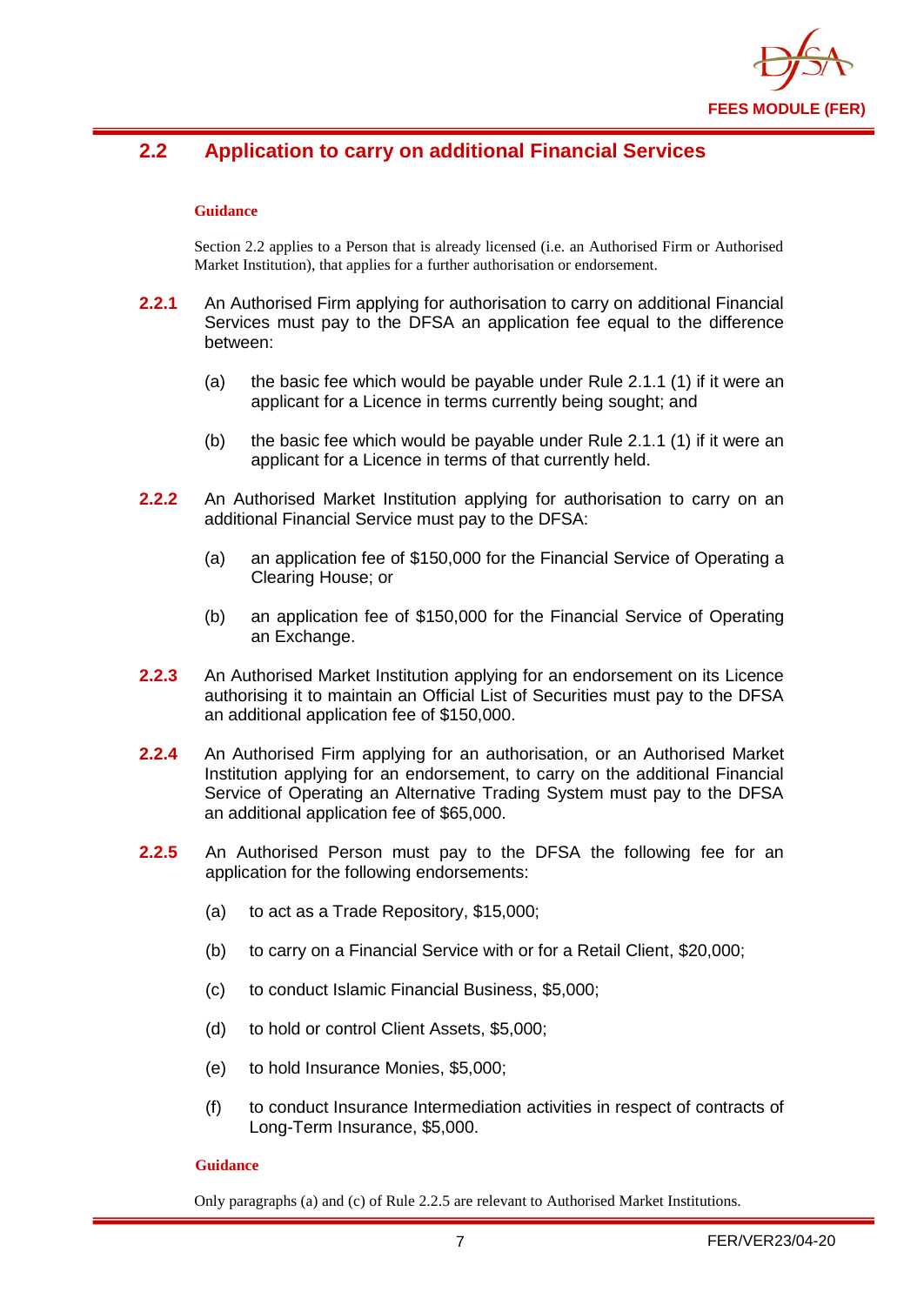

- **2.2.6** (1) If an Authorised Firm applies to the DFSA to change the scope of its Licence, and no fee is otherwise payable under this section for the application, the Authorised Firm must pay to the DFSA an application fee of \$10,000 for the application.
	- (2) Paragraph (1) does not apply to an application that is only to remove an authorisation, endorsement, activity or financial product from a Licence.

The reference to a change to the "scope" of a Licence covers any change to an authorisation, endorsement, activity, financial product, restriction or condition on the Licence (for which an application fee is not otherwise payable under this section). For example, an application to amend or remove a restriction on the Licence or to enable a firm to deal in Debentures instead of Shares or to add a product to the list of Investments that the firm may advise on.

#### <span id="page-9-0"></span>**2.3 Application to register as a Registered Auditor or Audit Principal**

- **2.3.1** An applicant for registration as a Registered Auditor must pay to the DFSA an application fee of \$7,000.
- **2.3.2** (1) An applicant for registration as an Audit Principal must pay to the DFSA an application fee of \$500.
	- (2) The fee in (1) does not apply to an application that is made in conjunction with an application for registration as a Registered Auditor.

## <span id="page-9-1"></span>**2.4 Application to register a Public Fund**

**2.4.1** The Fund Manager or the Person proposing to be the Fund Manager of a Domestic Fund which is a Public Fund, who is applying to register the Fund, must pay to the DFSA an application fee of \$1,000.

## <span id="page-9-2"></span>**2.5 Notification of intention to be a Passported Fund**

- **2.5.1** (1) A Fund Manager of a Domestic Fund notifying the DFSA of its intention to be a Passported Fund, must pay to the DFSA a notification fee of \$9,500.
	- (2) For the purposes of calculating the fee under (1), if the Fund is an umbrella fund, including, without limitation, a segregated portfolio company or cell company, a fee must be paid for each sub-fund, segregated portfolio or cell, as the case may be, instead of for the umbrella fund, segregated portfolio company or cell company.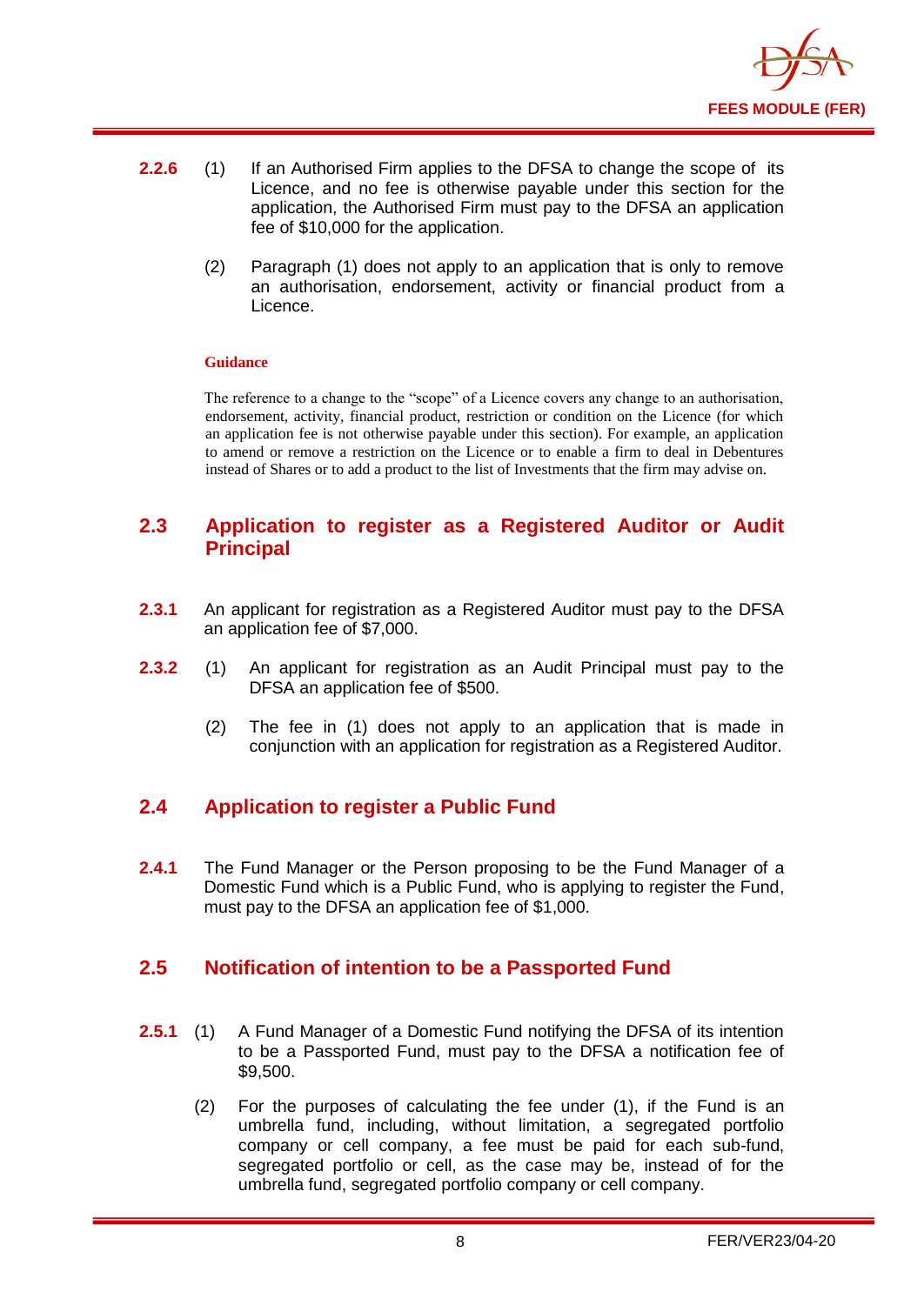

The fee in Rule 2.5.1 is payable only where the DFSA is the Home Regulator of the relevant Domestic Fund that intends to use the passporting procedures (see FPR section 7).

#### <span id="page-10-0"></span>**2.6 Application for Recognition as a Recognised Body or Recognised Member**

- **2.6.1** An applicant for Recognition as a Recognised Body must pay to the DFSA an application fee of \$15,000.
- **2.6.2** An applicant for Recognition as a Recognised Member must pay to the DFSA an application fee of \$1,000.

#### <span id="page-10-1"></span>**2.7 Applications relating to Authorised Individuals and Key Individuals**

- **2.7.1** An Authorised Firm applying to the DFSA:
	- (a) for Authorised Individual status for an individual;
	- (b) to amend an Authorised Individual's authorisation to include a new Licensed Function; or
	- (c) to substitute one Authorised Individual for another performing a particular Licensed Function in the Authorised Firm,

must pay to the DFSA an application fee of \$500 for each Authorised Individual for whom it is seeking authorisation; to amend the scope of his authorisation; or to substitute as an Authorised Individual (as the case may be).

- **2.7.2** An Authorised Market Institution applying to the DFSA:
	- (a) for Key Individual status for an individual;
	- (b) to amend a Key Individual's authorisation to include a new Licensed Function; or
	- (c) to substitute one Key Individual for another performing a particular Licensed Function in the Authorised Market Institution,

must pay to the DFSA an application fee of \$500 for each Key Individual for whom it is seeking authorisation; to amend the scope of his authorisation; or to substitute as a Key Individual (as the case may be).

#### **Guidance**

Rules 2.7.1 and 2.7.2 apply if a Person is already licensed by the DFSA and applies to add or change an Authorised Individual or Key Individual. A fee is not payable for an application for Authorised Individual or Key Individual status if the application is made at the same time as an initial application for a Licence.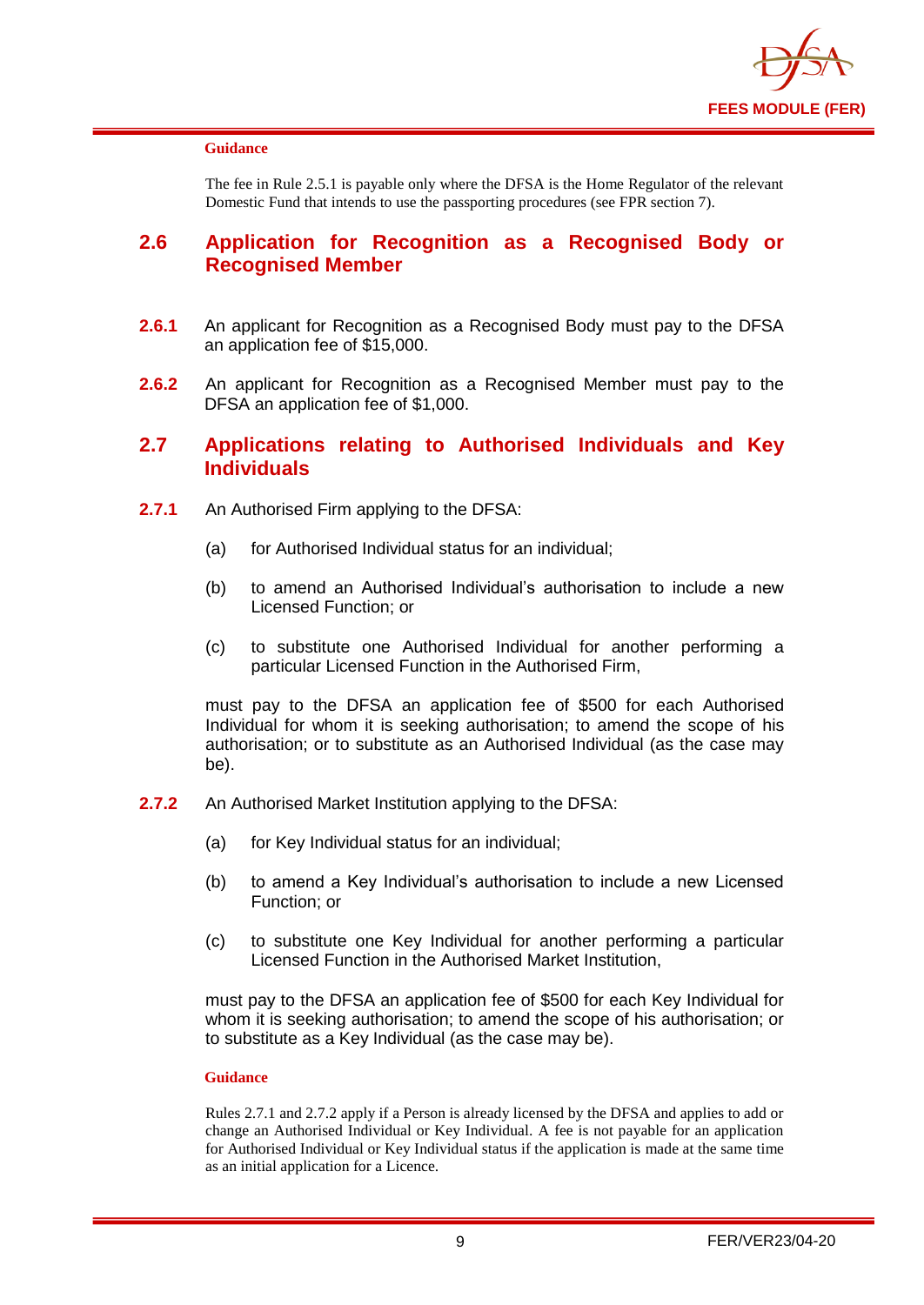

### <span id="page-11-0"></span>**2.8 Application to add a new cell to an existing PCC**

**2.8.1** A Licenced PCC applying to add one or more new cells must pay to the DFSA \$1,000 in respect of each cell to be added.

## <span id="page-11-1"></span>**2.9 Application for admittance of Securities to the Official List of Securities**

**2.9.1** An applicant for admission of Securities to the Official List of Securities must pay to the DFSA an application fee of \$2,500.

#### **Guidance**

An applicant for admission of Securities to the Official List of Securities under Rule 2.9.1 may include an applicant who is an Exempt Offeror (as defined in Article 13(2) of the Markets Law).

#### <span id="page-11-2"></span>**2.10 Application relating to a business transfer scheme**

**2.10.1** An Authorised Firm applying under GEN Rule 12.1.5 for DFSA consent to a transfer scheme must pay to the DFSA an application fee of \$5,000.

#### <span id="page-11-3"></span>**2.11 Application for a waiver or modification**

- **2.11.1** (1) An applicant for a waiver or modification of any Rule in the Rulebook or any Article of the Markets Law must pay to the DFSA an application fee of \$5,000 if, in the DFSA's opinion, the application involves an issue that is novel or complex or will for any other reason require the DFSA to spend a significant amount of time on the application.
	- (2) The fee in (1) does not apply if the application for a waiver or modification is made in conjunction with an application for a Licence.

#### **Guidance**

The DFSA will in some cases determine that a waiver or modification should be standardised, that is, made available to any applicant meeting certain criteria. No fee will be required for an application for a standard waiver or modification. In other cases, the DFSA will assess on a case-by-case basis whether the criteria for a fee set out in Rule 2.11.1 apply.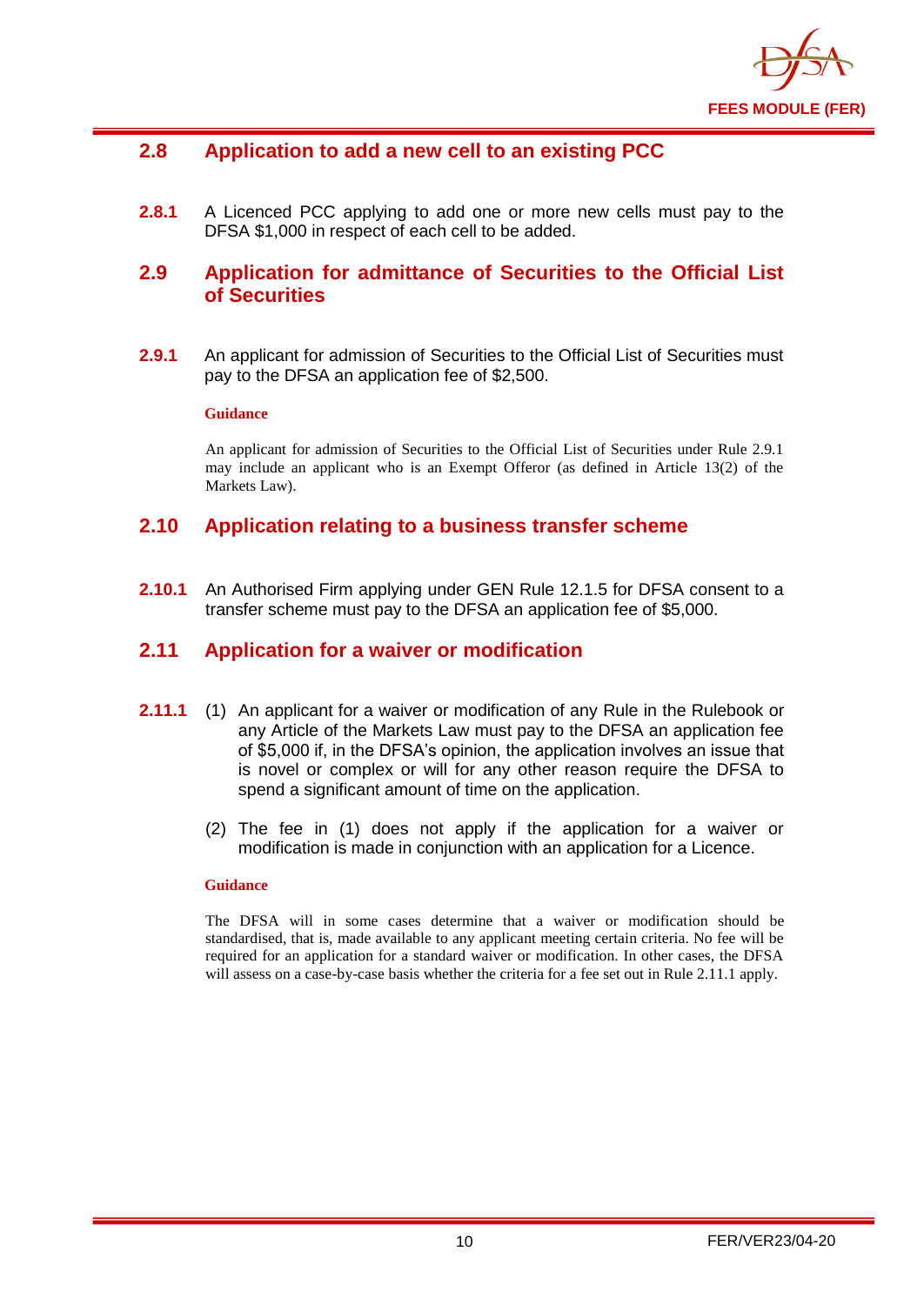

## <span id="page-12-0"></span>**3 ANNUAL FEES**

## <span id="page-12-1"></span>**3.1 Authorised Firms (initial period)**

- **3.1.1** (1) An Authorised Firm must pay to the DFSA the initial annual fee specified in (2) for the initial period of regulation between the date of the grant of its Licence and the end of the year.
	- (2) The initial annual fee is the fee which was payable at the time of its application for the Licence, multiplied by the number of whole calendar months between the date of the grant of the Licence and the end of the year divided by 12.

## <span id="page-12-2"></span>**3.2 Authorised Firms (subsequent periods)**

- **3.2.1** (1) An Authorised Firm must pay to the DFSA an annual fee for any period of regulation after the initial period described in Rule 3.1.1.
	- (2) The annual fee is:
		- (a) the highest of the fees specified in the right hand column of the table in (3) corresponding to the Financial Services specified in the left hand column of the table which the Authorised Firm is authorised to carry on under its Licence; plus
		- (b) the amount specified in the table to Rule 3.2.3 for each applicable factor specified in that table; plus
		- (c) \$1,000 for each complete \$1,000,000 of expenditure, where "expenditure" has the meaning given in Rule 3.2.2; plus
		- (d) \$65,000, if the Authorised Firm is carrying on the Financial Service of Operating an Alternative Trading System; plus
		- (e) \$1,000 for each additional Financial Service specified on its Licence (excluding the relevant Financial Service with the highest fee that applies under (a) and, if applicable, the Financial Service in (d)).
	- (2A) For the purposes of calculating the annual fee under (2) an amount referred to:
		- (a) in  $(2)(b)$  is payable only for the calendar year 2020 and any later calendar year; and
		- (b) in (2)(e) is to be calculated as \$500 per additional Financial Service instead of \$1,000 for the 2018 calendar year only.
	- (3) This is the table referred to in (2) (a):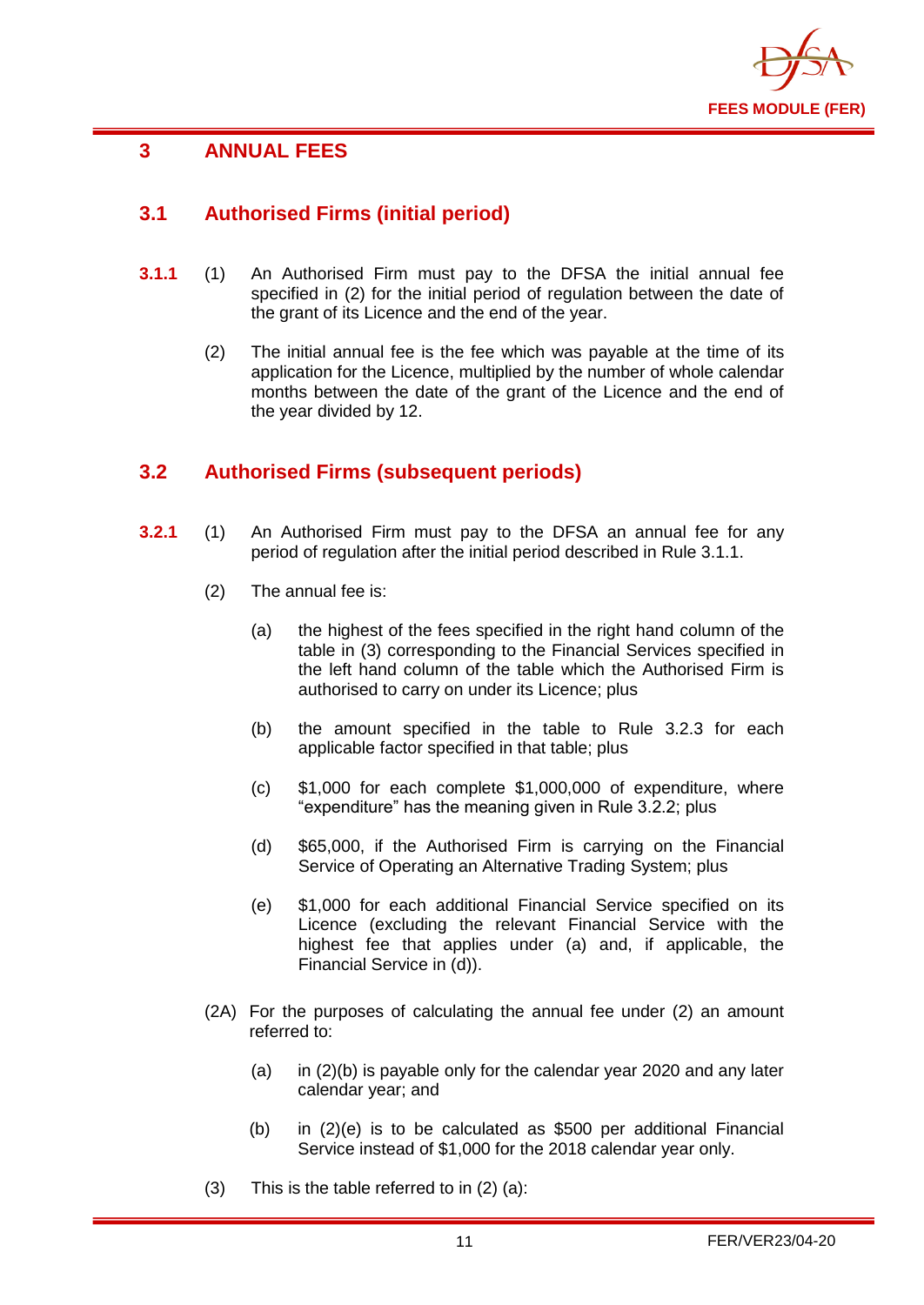

| Accepting Deposits or Providing Credit.                                                                                                                                               |           |
|---------------------------------------------------------------------------------------------------------------------------------------------------------------------------------------|-----------|
| (a) for the calendar year 2018:                                                                                                                                                       | \$85,000  |
| (b) for the calendar year 2019, and any later<br>calendar year:                                                                                                                       | \$100,000 |
| Dealing in Investments as Principal (except as a<br>matched principal).                                                                                                               |           |
| (a) for the calendar year 2018:                                                                                                                                                       | \$45,000  |
| (b) for the calendar year 2019, and any later<br>calendar year:                                                                                                                       | \$50,000  |
| Effecting Contracts of Insurance or Carrying Out<br>Contracts of Insurance where the Authorised<br>Firm is not carrying on business as a Captive<br>Insurer, as a PCC, or as an ISPV. |           |
| (a) for the calendar year 2018:                                                                                                                                                       | \$45,000  |
| (b) for the calendar year 2019, and any later<br>calendar year:                                                                                                                       | \$50,000  |
| Dealing in Investments as a matched principal.                                                                                                                                        | \$25,000  |
| Dealing in Investments as Agent.                                                                                                                                                      | \$25,000  |
| Managing Assets.                                                                                                                                                                      | \$25,000  |
| Providing Custody.                                                                                                                                                                    | \$25,000  |
| Managing a Profit Sharing Investment Account.                                                                                                                                         | \$25,000  |
| Providing Trust Services (if it acts as trustee of<br>one or more express trusts).                                                                                                    | \$25,000  |
| Acting as the Trustee of a Fund.                                                                                                                                                      | \$25,000  |
| Acting as the Administrator of an Employee<br>Money Purchase Scheme.                                                                                                                  | \$25,000  |
| Providing Money Services (if it issues Stored<br>Value).                                                                                                                              | \$25,000  |
| Arranging Deals in Investments.                                                                                                                                                       | \$15,000  |
| Advising on Financial Products.                                                                                                                                                       | \$15,000  |
| Arranging Custody.                                                                                                                                                                    | \$15,000  |
| Arranging Credit and Advising on Credit                                                                                                                                               | \$15,000  |
| Insurance Intermediation.                                                                                                                                                             | \$15,000  |
| Insurance Management.                                                                                                                                                                 |           |
| (a) for the calendar year 2018:                                                                                                                                                       | \$17,500  |
| (b) for the calendar year 2019, and any later<br>calendar year:                                                                                                                       | \$20,000  |
| Providing Trust Services (if it does not act as                                                                                                                                       | \$15,000  |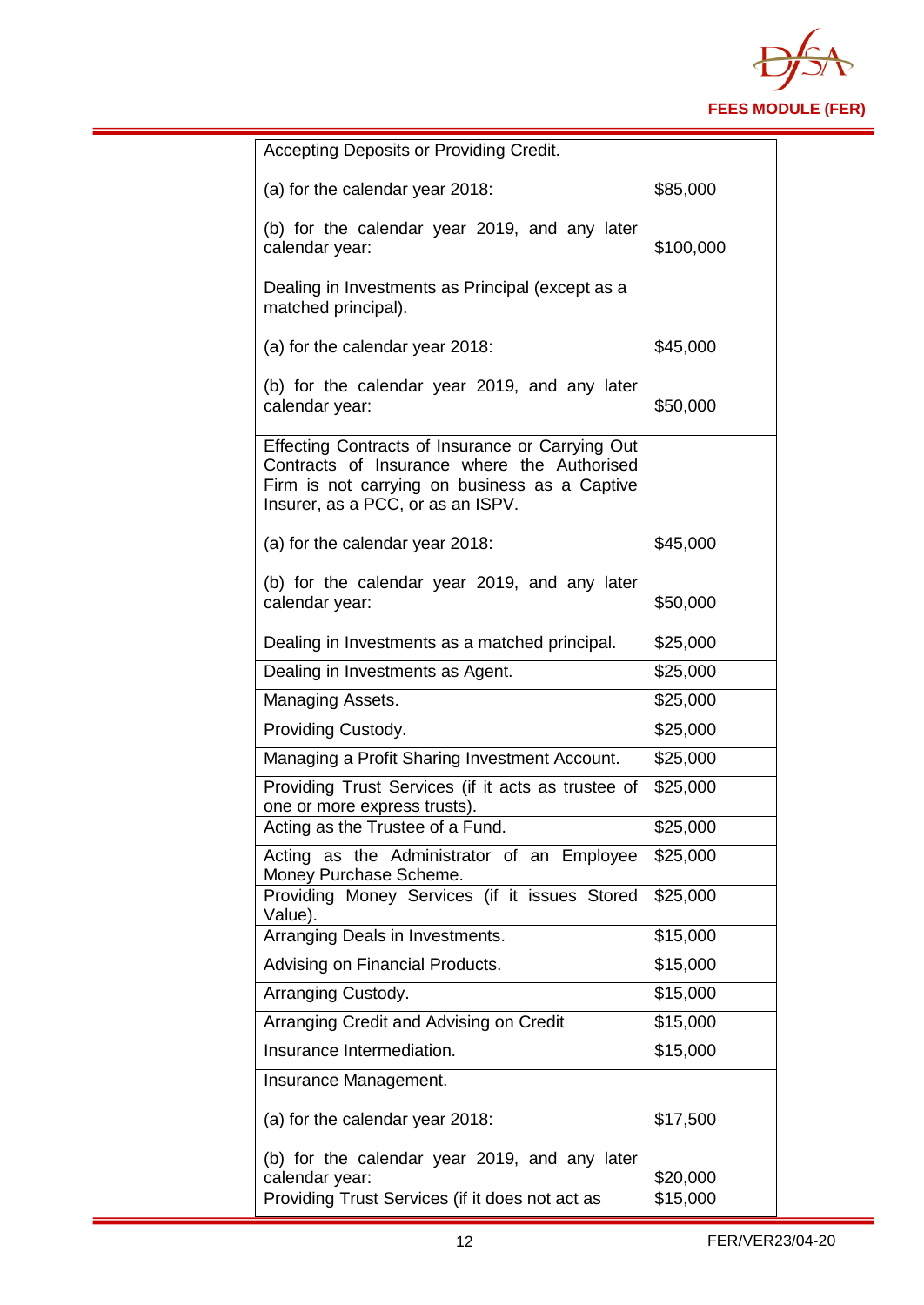

| trustee of any express trust).                                                                                                                                         |          |
|------------------------------------------------------------------------------------------------------------------------------------------------------------------------|----------|
| Operating a Credit Rating Agency.                                                                                                                                      |          |
| (a) for the calendar year 2018:                                                                                                                                        | \$12,500 |
| (b) for the calendar year 2019, and any later<br>calendar year:                                                                                                        | \$15,000 |
| Providing Fund Administration.                                                                                                                                         | \$15,000 |
| Operating an Employee Money Purchase<br>Scheme.                                                                                                                        | \$15,000 |
| Providing Money Services (if it does not issue<br>Stored Value and does not only provide Money<br>Transmission).                                                       | \$15,000 |
| Managing a Collective Investment Fund if any<br>Fund managed is not a Qualified Investor Fund<br>or an Investment Company managed by its<br>Corporate Director.        | \$10,000 |
| Operating a Crowdfunding Platform.                                                                                                                                     | \$10,000 |
| Providing Money Services (if it only provides<br>Money Transmission)                                                                                                   | \$10,000 |
| Arranging or Advising on Money Services.                                                                                                                               | \$10,000 |
| Effecting Contracts of Insurance or Carrying Out<br>Contracts of Insurance where the Authorised<br>Firm is carrying on business as a Captive Insurer<br>or as an ISPV. | \$5,500  |
| Managing a Collective Investment Fund if the<br>Funds managed are only Qualified Investor<br>Funds.                                                                    | \$5,000  |
| Managing a Collective Investment Fund if it is an<br>Investment Company managed by its Corporate<br>Director.                                                          | \$5,000  |
| Effecting Contracts of Insurance or Carrying Out<br>Contracts of Insurance where the Authorised<br>Firm is carrying on business as a PCC:                              |          |
| for the core; and<br>(a)                                                                                                                                               | \$8,000  |
| for each cell.<br>(b)                                                                                                                                                  | \$1,000  |

- (4) The annual fee for an Authorised Firm authorised as a Representative Office is \$4,000.
- **3.2.2** (1) For the purposes of Rule 3.2.1 and subject to (2), "expenditure" means:
	- (a) in the case of an Authorised Firm which is a Domestic Firm and to which PIB applies, its annual expenditure calculated as the sum of the amounts entered in its PIB regulatory return in respect of "administrative expenses", "depreciation" and "other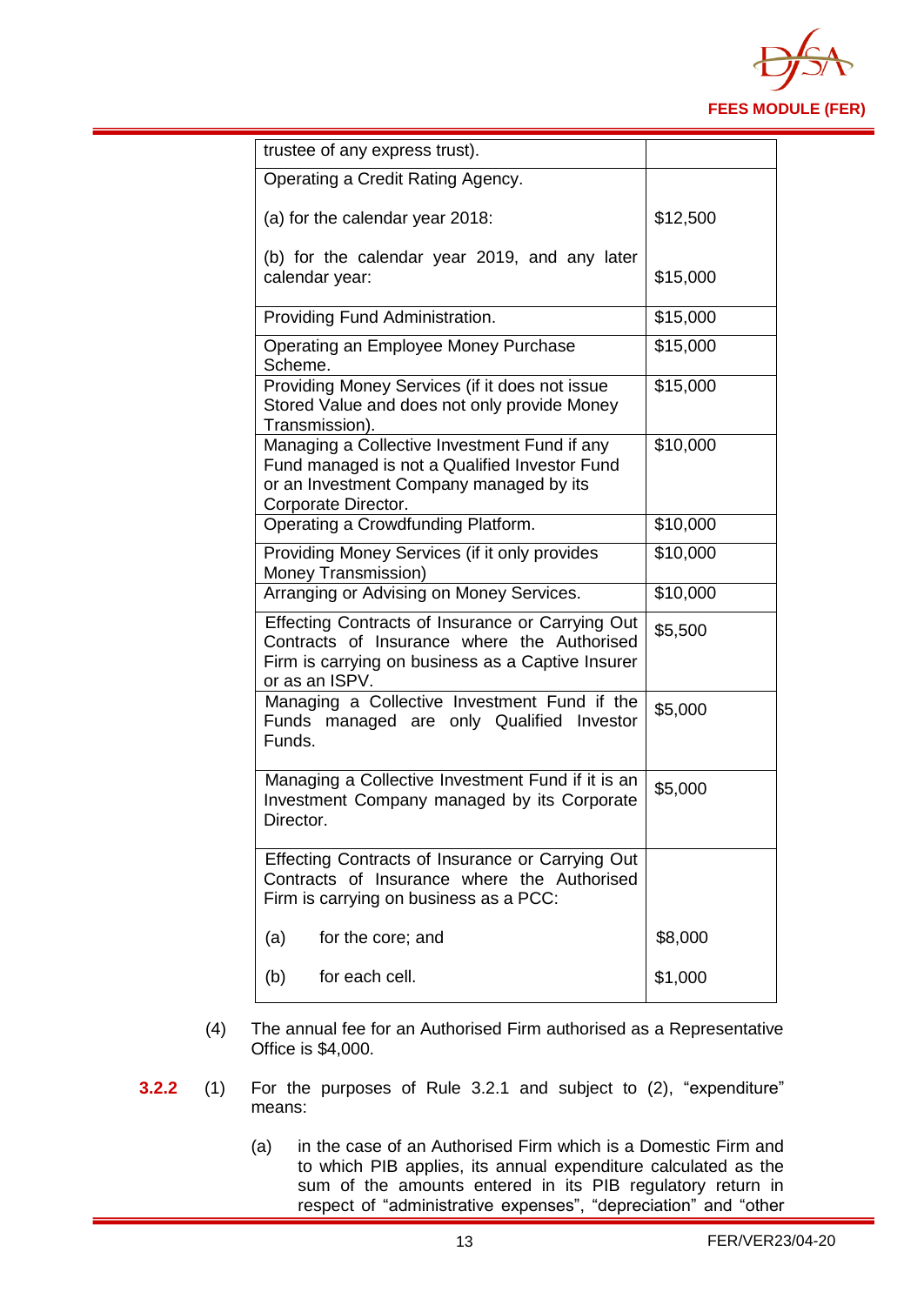

operating expenses" in relation to business carried on in or from the DIFC including business carried on through a branch in another jurisdiction;

- (b) in the case of an Authorised Firm which operates in the DIFC through a Branch and to which PIB applies, its annual expenditure calculated as the sum of the amounts entered in its PIB regulatory return in respect of "administrative expenses", "depreciation" and "other operating expenses" in relation to business carried on in or from the DIFC; and
- (c) in the case of an Authorised Firm to which PIN applies, its annual expenditure as set out in its IN100 or IN30 Annual Regulatory Return, as the case may be, in respect of business carried on in or from the DIFC including, in the case of a Domestic Firm, business carried on through a branch in another jurisdiction;

for the last financial year for which the Authorised Firm has submitted regulatory returns to the DFSA.

(2) If the last financial year referred to in (1) was not twelve months in duration, the expenditure figure shall be increased or decreased on a pro rata basis to produce an equivalent twelve month figure.

#### **Guidance**

The effect of Rule 3.2.2 is that if an Authorised Firm has not, in accordance with the Rules, submitted its first Annual Regulatory Return, then the amount of expenditure is set at zero for the purpose of Rule  $3.2.1$  (2)(c).

**3.2.3** This is the table referred to in Rule 3.2.1(2)(b):

| <b>Factor</b>                                                                                                                                     |                                                                                                                                                                                               | Amount                                                                                         |
|---------------------------------------------------------------------------------------------------------------------------------------------------|-----------------------------------------------------------------------------------------------------------------------------------------------------------------------------------------------|------------------------------------------------------------------------------------------------|
| <b>Systemically Important Financial</b><br><b>Institutions</b>                                                                                    |                                                                                                                                                                                               |                                                                                                |
| (a)                                                                                                                                               | An Authorised Firm that meets both of the<br>following conditions:<br>it is in prudential Category 1, 2 or 5                                                                                  | An amount equal<br>to<br>100%<br>of<br>the<br>fee<br>referred to in<br>Rule<br>$3.2.1(2)(a)$ . |
| (b)                                                                                                                                               | under PIB or it is an Insurer; and<br>it is part of a Group included on the list of<br>global systemically important financial<br>institutions published by the Financial<br>Stability Board. |                                                                                                |
| DFSA is the consolidated or lead<br>supervisor                                                                                                    |                                                                                                                                                                                               |                                                                                                |
| An Authorised Firm for which the DFSA acts as<br>the consolidated prudential supervisor of its<br>Financial Group or as a lead supervisor of part |                                                                                                                                                                                               | equal<br>An amount<br>to<br>100%<br>of<br>the<br>fee<br>referred<br>to<br>in.<br>Rule          |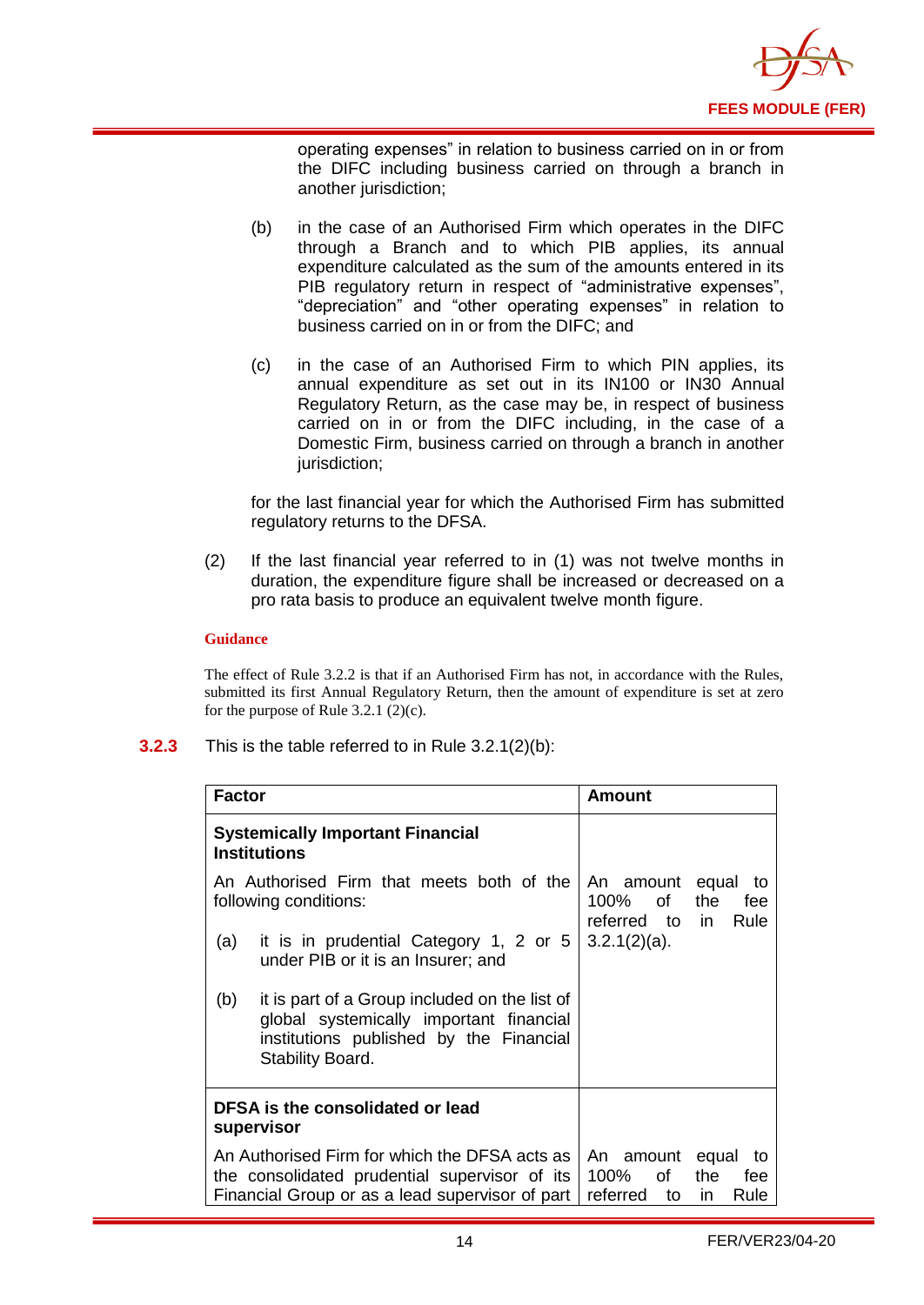

| of its Group. | $13.2.1(2)(a)$ . |
|---------------|------------------|
|               |                  |

If both of the factors set out in the table to Rule 3.2.3 are applicable to an Authorised Firm, then the specified amounts are cumulative.

## <span id="page-16-0"></span>**3.3 Authorised Market Institutions (initial period)**

- **3.3.1** (1) An Authorised Market Institution must pay to the DFSA an initial annual fee specified in (2) for the initial period of regulation between the date of the grant of its Licence and the end of the year.
	- (2) The initial annual fee is \$100,000, multiplied by the number of whole calendar months between the date of the grant of the Licence and the end of the year and divided by 12.

## <span id="page-16-1"></span>**3.4 Authorised Market Institutions (subsequent periods)**

- **3.4.1** An Authorised Market Institution must pay to the DFSA the applicable annual fee prescribed in Rules 3.4.2, 3.4.3 and 3.4.4 for any period of regulation after the initial period described in Rule 3.3.1.
- **3.4.2** (1) An Authorised Market Institution carrying on the Financial Service of Operating an Exchange must pay to the DFSA an annual fee of \$100,000.
	- (2) An Authorised Market Institution carrying on the Financial Service of Operating a Clearing House must pay to the DFSA an annual fee of \$100,000.
	- (3) An Authorised Market Institution carrying on both of the Financial Services of Operating an Exchange and Operating a Clearing House must pay to the DFSA an annual fee of \$200,000.
- **3.4.3** An Authorised Market Institution maintaining an Official List of Securities must pay to the DFSA an annual fee of \$75,000.
- **3.4.4** An Authorised Market Institution carrying on the Financial Service of Operating an Alternative Trading System must pay to the DFSA an annual fee of \$65,000.

## <span id="page-16-2"></span>**3.5 Registered Auditors (initial period)**

**3.5.1** (1) A Registered Auditor permitted under its registration to conduct audits of Authorised Persons (where those Persons are Domestic Firms or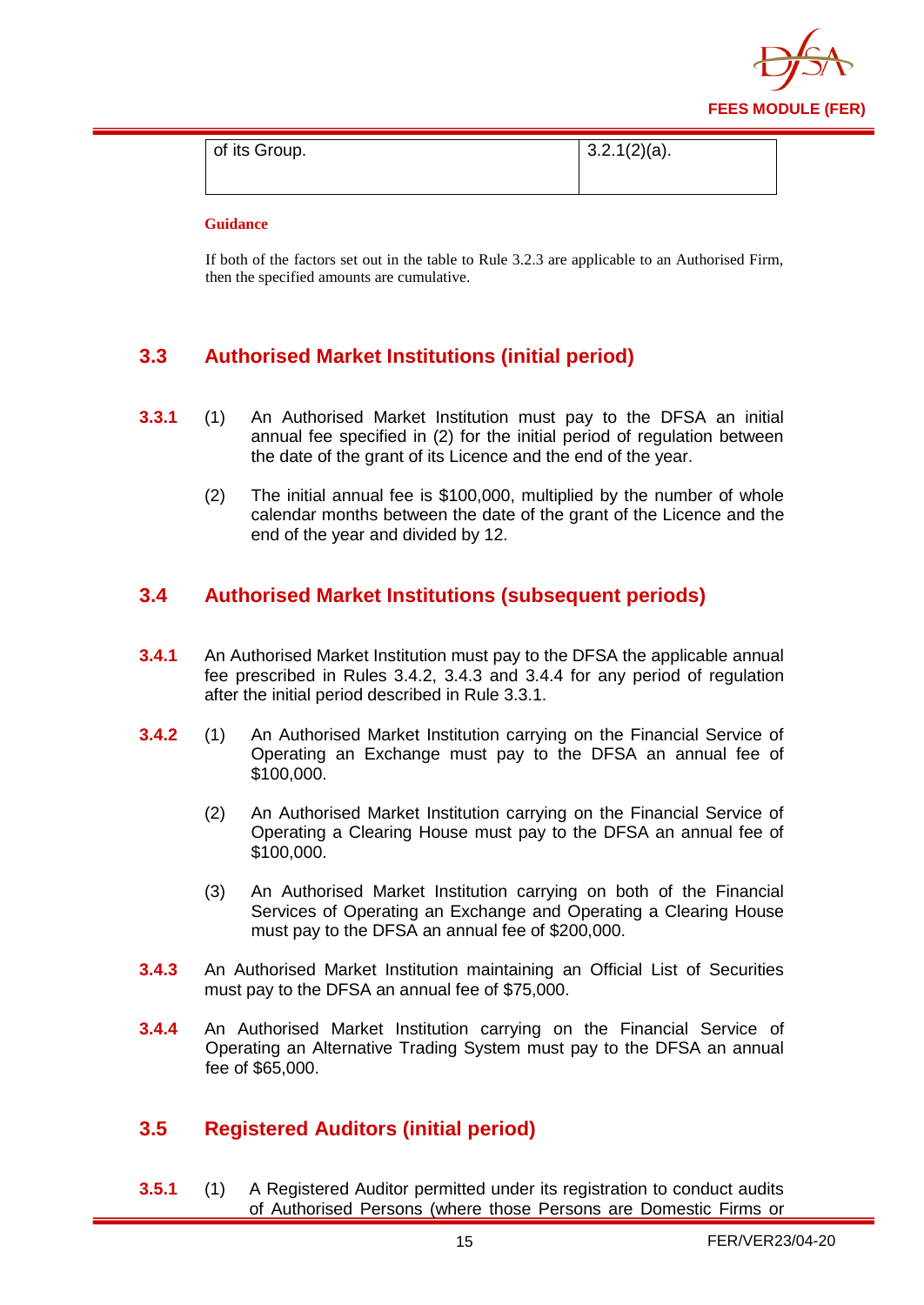

Domestic Funds) must pay to the DFSA an initial annual fee for the initial period of registration between the date of the grant of registration and the end of the year calculated in accordance with (2).

(2) The initial annual fee is \$7,000 multiplied by the number of whole calendar months between the date of the grant of the registration and the end of the calendar year and then divided by 12.

## <span id="page-17-0"></span>**3.6 Registered Auditors (subsequent periods)**

- **3.6.1** (1) A Registered Auditor permitted under its registration to conduct audits of Authorised Persons (where those Persons are Domestic Firms) or Domestic Funds must, subject to Rule 3.6.3, pay to the DFSA an annual fee calculated in accordance with (2).
	- (2) The amount of the fee payable is specified in the right hand column of the table and is dependent upon the number of audits of Authorised Persons which are Domestic Firms and audits of Domestic Funds specified in the left hand column.

| Audits reported in Registered   Annual fee<br>Auditor's Annual Information<br>Return for the previous<br>calendar year |                                                           |
|------------------------------------------------------------------------------------------------------------------------|-----------------------------------------------------------|
| $0 - 15$                                                                                                               | \$7,000                                                   |
| 16-30                                                                                                                  | \$7,000 plus \$500<br>audit<br>per<br>conducted above 15. |
| 31 or more                                                                                                             | \$14,500 plus \$1,000 per<br>audit<br>conducted above 30. |

- **3.6.2** (1) A Registered Auditor permitted under its registration to conduct audits of Public Listed Companies must, subject to Rule 3.6.3, pay to the DFSA an annual fee calculated in accordance with (2).
	- (2) The amount of the fee is \$5,000 per audit conducted of a Public Listed Company as reported in the Registered Auditor's Annual Information Return for the previous calendar year.
	- (3) No fee is payable under this Rule if the Registered Auditor has not conducted any audits of Public Listed Companies in the previous calendar year.
- **3.6.3** A Registered Auditor permitted under its registration to conduct audits of both:
	- (a) Authorised Persons (where those persons are Domestic Firms) or Domestic Funds; and
	- (b) Public Listed Companies,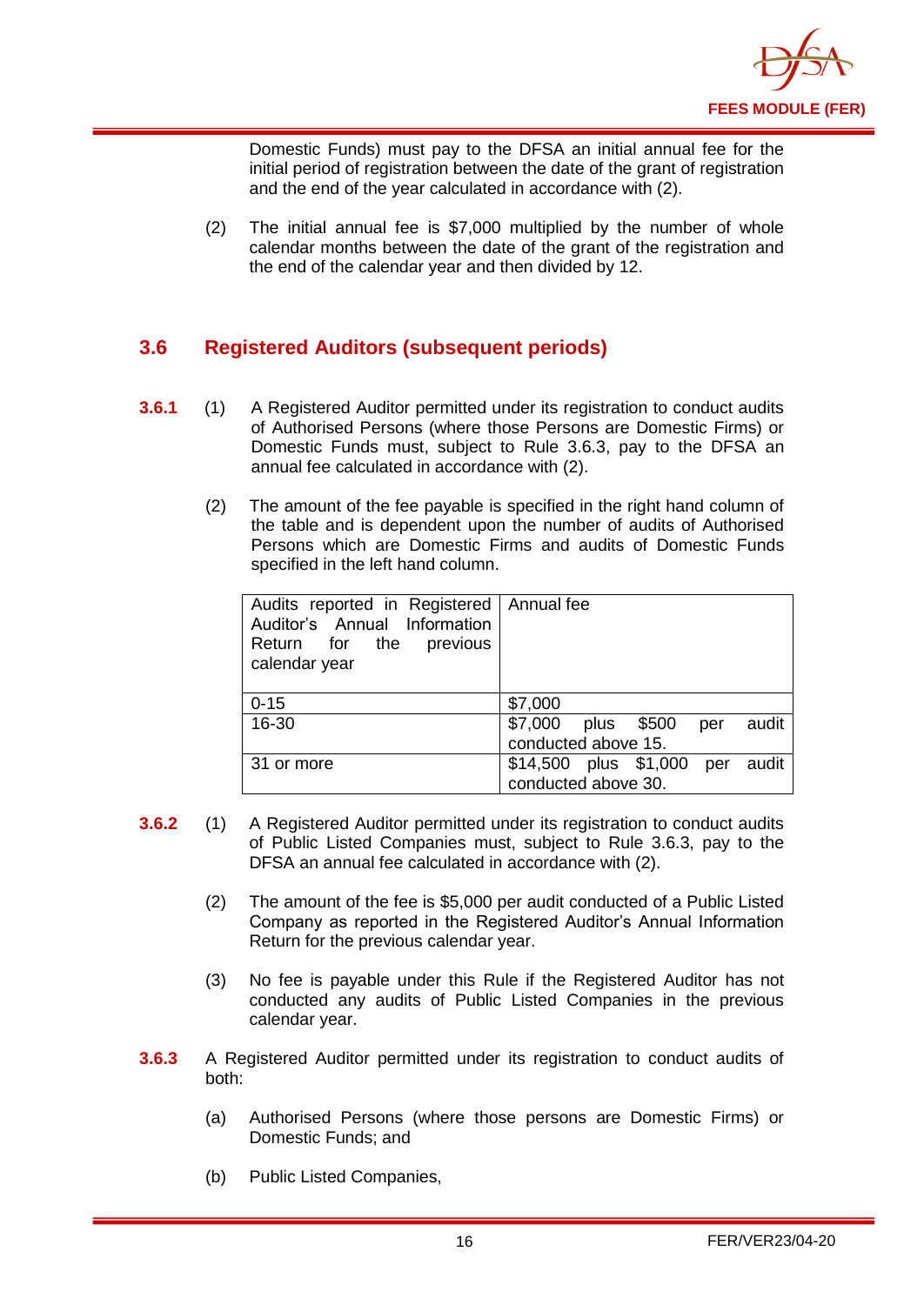

must pay to the DFSA an annual fee equal to the amount calculated under Rule 3.6.1 plus the amount calculated under Rule 3.6.2.

## <span id="page-18-0"></span>**3.7 Designated Non-Financial Businesses and Professions (initial period)**

**3.7.1** A DNFBP must pay to the DFSA an annual fee of \$6,000 for the initial period of registration between the date of the grant of registration and the end of the year**.** 

## <span id="page-18-1"></span>**3.8 Designated Non-Financial Businesses and Professions (subsequent periods)**

**3.8.1** A DNFBP must pay to the DFSA an annual fee of \$6,000 for any period of registration after the initial period described in Rule 3.7.1.

## <span id="page-18-2"></span>**3.9 Domestic Funds (initial period)**

- **3.9.1** (1) A Fund Manager must pay to the DFSA in respect of each Domestic Fund for which it is the Fund Manager the initial annual fee prescribed in (3) for the period immediately following registration or notification until the end of the year.
	- (2) The initial annual fee must be paid to the DFSA:
		- (a) in the case of a Public Fund, at the time of registration; and
		- (b) in the case of an Exempt Fund or Qualified Investor Fund, at the time of notification to the DFSA pursuant to Article 34 of the Collective Investment Law 2010.
	- (3) The initial annual fee is \$4,000 multiplied by the number of whole months between the date of registration or notification and the end of the calendar year and then divided by 12.

## <span id="page-18-3"></span>**3.10 Domestic Funds (subsequent periods)**

- **3.10.1** (1) A Fund Manager must pay to the DFSA in respect of each Domestic Fund for which it is the Fund Manager the annual fee prescribed in (2) for any period after the initial period described in Rule 3.9.1.
	- (2) The annual fee for any period after the initial period is \$4,000.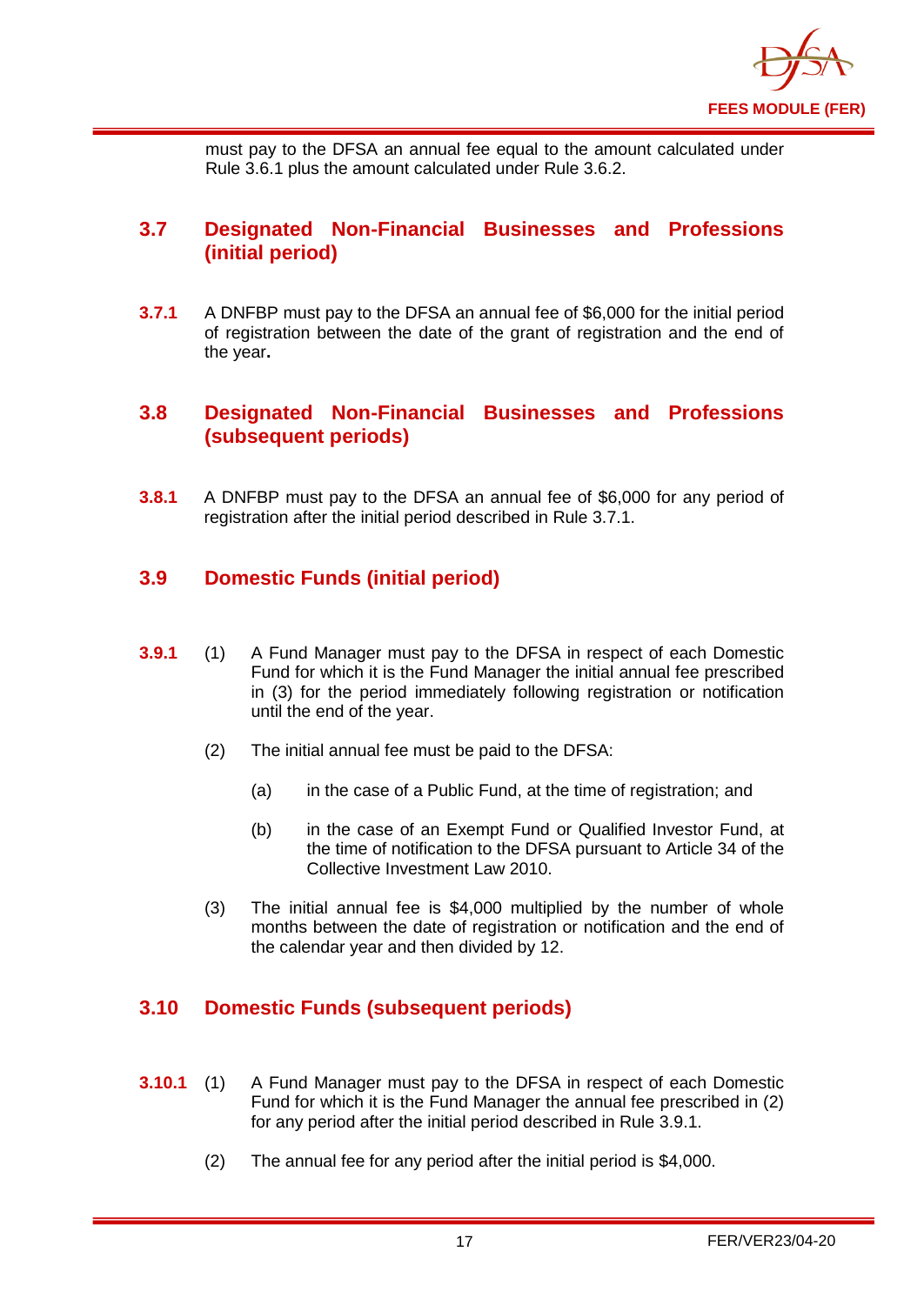

## <span id="page-19-0"></span>**3.10A Passported Fund**

- **3.10.1A** (1) A Fund Manager must pay to the DFSA an annual fee of \$2,000 in respect of each Passported Fund for which it is the Manager.
	- (2) For the purposes of calculating the fee under (1), if the Fund is an umbrella fund, including, without limitation, a segregated portfolio company or cell company, a fee must be paid for each sub-fund, segregated portfolio or cell, as the case may be, instead of for the umbrella fund, segregated portfolio company or cell company.
	- (3) The initial annual fee is payable in respect of the twelve month period following notification of intention to be a Passported Fund and any subsequent annual fee is payable in respect of the twelve month period commencing on the anniversary of that date.

#### **Guidance**

The annual fee in Rule 3.10.1A is payable only where the DFSA is the Home Regulator of the Passported Fund (see FPR section 7).

## <span id="page-19-1"></span>**3.11 Listed Entities**

**3.11.1** (1) A Listed Entity, other than a SME, that has equity securities admitted to the Official List of Securities must pay to the DFSA an annual fee consisting of \$2,500 plus the additional fee (if any) calculated in accordance with the table to this Rule.

**Table** 

| <b>Additional Fee</b>                                         |                       |  |  |
|---------------------------------------------------------------|-----------------------|--|--|
| Market capitalisation in USD   Fee payable in respect of each |                       |  |  |
| millions of the Listed Entity                                 | USD million of market |  |  |
|                                                               | capitalisation        |  |  |
| 0 to 100                                                      | \$0                   |  |  |
| >100 to 500                                                   | \$5                   |  |  |
| >500 to 5,000                                                 | \$1                   |  |  |
| >5,000 to 10,000                                              | \$0.50                |  |  |
| >Greater than 10,000                                          | \$0.25                |  |  |

- (2) A Listed Entity that is a SME that has equity securities admitted to the Official List of Securities must pay to the DFSA an annual fee of \$10,000.
- (3) In (1) and (2), "equity securities" means Shares, Certificates over Shares and Warrants over Shares.
- (4) For the purposes of the table to (1), the market capitalisation of the Listed Entity must be determined as at the last business day in November of the year before the calendar year to which the annual fee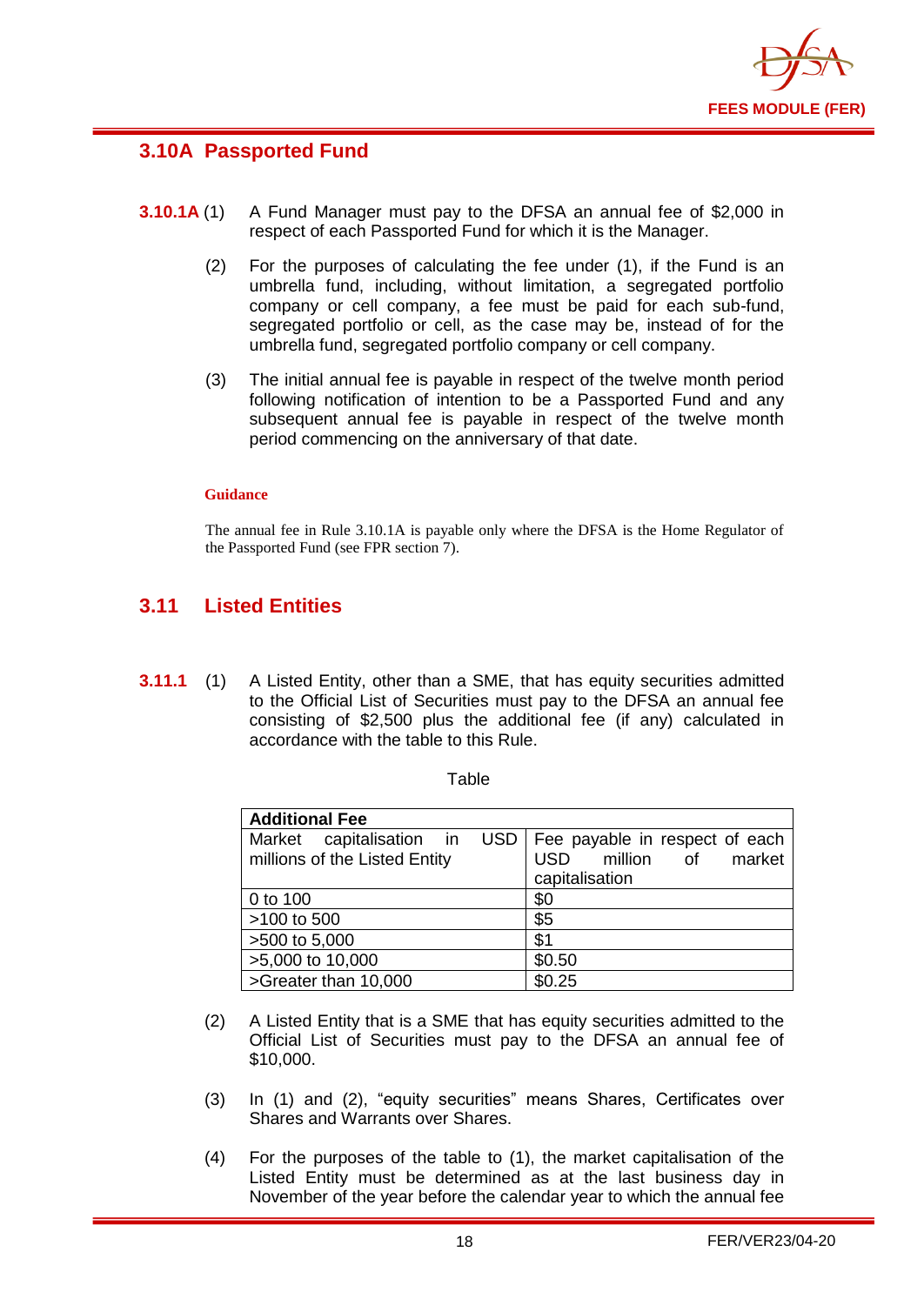

relates and is to be based on the official closing price on the AMI at the end of that day.

#### **Guidance**

- 1. The market capitalisation of a Listed Entity is calculated by multiplying the number of listed equity securities by the closing price per equity security on the relevant day.
- 2. The following is an example of how the annual fee under Rule 3.11.1 is calculated for a Listed Entity (other than a SME). The Listed Entity has equity securities admitted to the Official List of Securities. On the last business day of November of the year before the relevant calendar year, it had a market capitalisation of USD 750 million. Its annual fee for the calendar year will be calculated as follows:

| Fixed fee                           | \$2,500                    |
|-------------------------------------|----------------------------|
| Additional fee, consisting of:      |                            |
| initial USD 100mn of capitalisation | \$0 (100 x 0)              |
| capitalisation from USD 100mn to    | \$2,000 (400 x 5)          |
| USD 500mn                           |                            |
| remaining<br><b>USD</b><br>$250$ mn | of   $$250 (250 \times 1)$ |
| capitalisation                      |                            |
| Total                               | \$4,750                    |

## <span id="page-20-0"></span>**3.12 Recognised Body (Initial and subsequent periods)**

- **3.12.1** (1) A Recognised Body must pay to the DFSA the initial annual fee specified in (2) for the initial period of recognition between the date of its recognition and the end of the year.
	- (2) The initial annual fee is calculated as the annual fee specified in Rule 3.12.2, multiplied by the number of whole calendar months between the date of recognition and the end of the year divided by 12.
- **3.12.2** A Recognised Body must, after the initial period referred to in Rule 3.12.1, pay to the DFSA an annual fee of \$1,000.

#### **Guidance**

Recognised Members do not have to pay an annual fee.

#### <span id="page-20-1"></span>**3.13 Transitional**

- **3.13.1** (1) Except as provided in (2), the amendment made by Instrument No. 214 of 2018 relating to the annual fee for Providing Trust Services does not affect any annual fee that has already been paid or is payable by an Authorised Firm under this chapter in respect of the 2018 calendar year.
	- (2) If an Authorised Firm is granted a Licence after the commencement of the amendment referred to in (1), then for the purposes of calculating the initial annual fee payable by the Authorised Firm under section 3.1, the amendment to the annual fee is to be taken into account.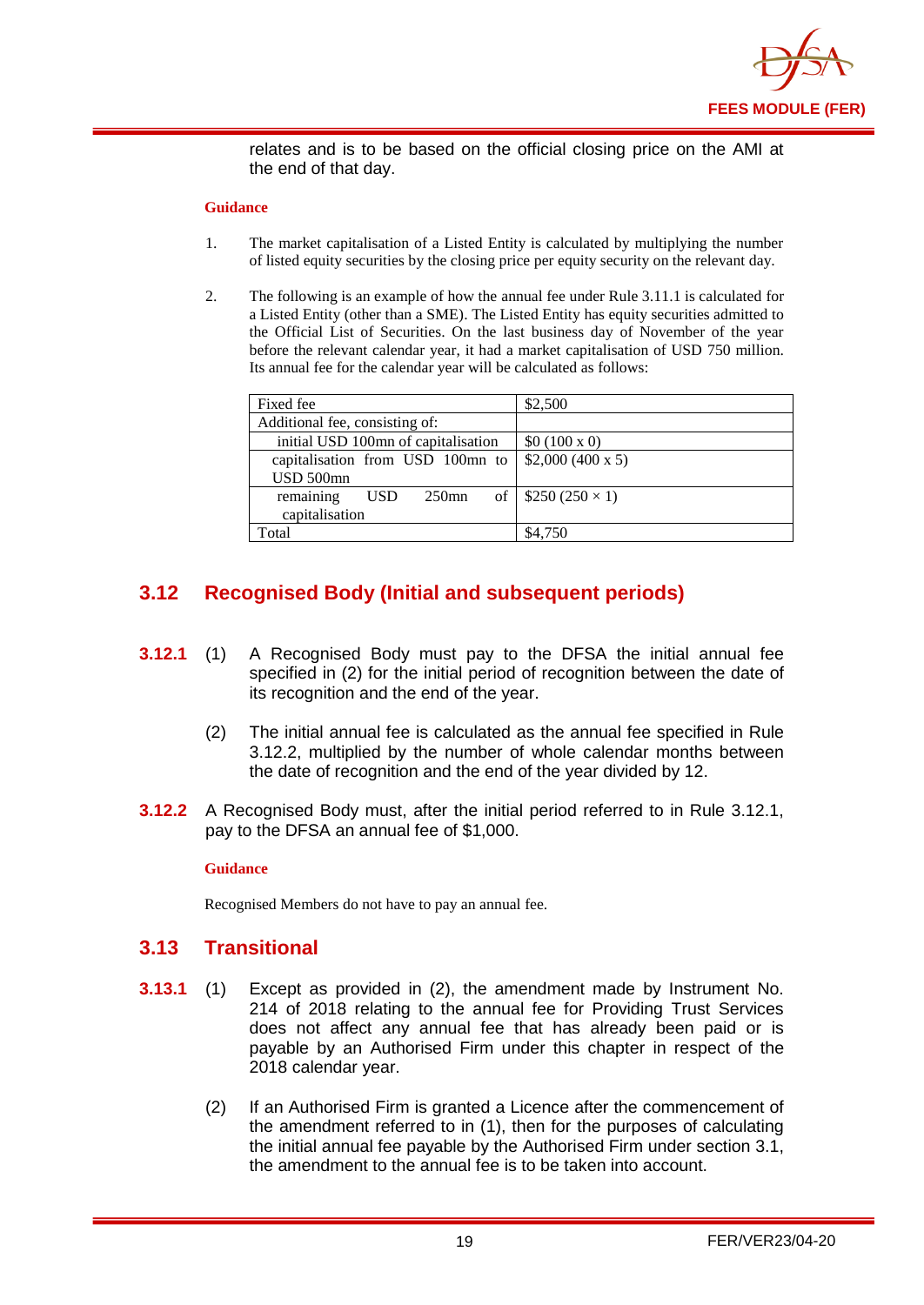

## <span id="page-21-0"></span>**4 FILING FEES**

### <span id="page-21-1"></span>**4.1 Filing a Prospectus, Issue Note or other document for approval**

- **4.1.1** (1) A Person filing a Prospectus or other document with the DFSA, for approval in accordance with Rule 2.4.1(i)(iii), section 2.6, section 2.7, section 6.3 or Rule 9.7.4 of MKT must pay to the DFSA the applicable fee specified in the table in (2).
	- (2) This is the table referred to in (1):

| <b>Filing event</b>                                                                                             | <b>Equity Securities</b> | <b>Non-Equity</b><br><b>Securities</b> |
|-----------------------------------------------------------------------------------------------------------------|--------------------------|----------------------------------------|
| Prospectus or equivalent<br>document, other than for<br>a SME                                                   | \$35,000                 | \$10,000                               |
| Prospectus or equivalent<br>document for a SME                                                                  | \$10,000                 | \$10,000                               |
| <b>Registration Statement</b>                                                                                   | \$27,500                 | \$7,500                                |
| Note<br><b>Securities</b><br>and<br>Summary                                                                     | \$7,500                  | \$2,500                                |
| Supplementary<br>Prospectus                                                                                     | \$2,000                  | \$2,000                                |
| Programme update                                                                                                | n/a                      | \$8,000                                |
| Any other document<br>which is required by the<br>Markets Law or Markets<br>Rules to be approved by<br>the DFSA | \$5,000                  | \$3,000                                |

- (3) In (2), "equity securities" means Shares, Certificates over Shares and Warrants over Shares, and "non-equity securities" means all other Securities.
- (4) The fee payable under (1) must be paid to the DFSA before the filing of the Prospectus or other document.
- (5) A Prospectus or other document will not be considered to have been properly filed until the fee payable under (1) has been paid to the DFSA.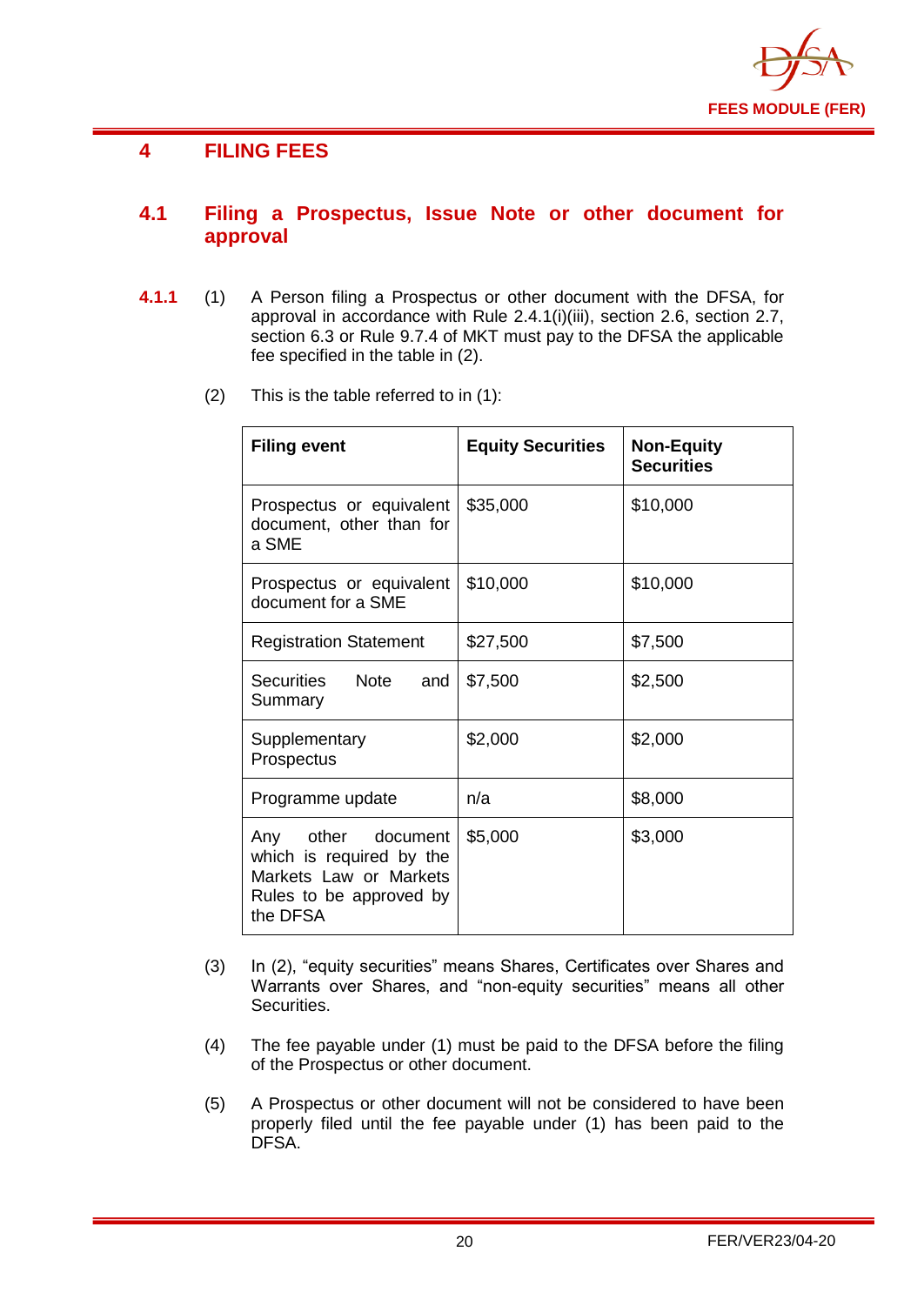

The DFSA may levy a supplementary fee under Rule 1.2.7 if it appears to it that approval of a Prospectus or other document is likely to cause it to incur substantial additional costs, for example, because the Prospectus or transaction is complex. In such cases, the DFSA will usually discuss with the Issuer the level of supplementary fee before, or as soon as possible after, the submission of an application for approval of the document.

#### <span id="page-22-0"></span>**4.2 Filing a reference with the FMT**

- **4.2.1** A fee of \$5,000 must be paid to the DFSA before a reference to the FMT is considered filed with the FMT.
- **4.2.2** The president of the FMT may waive all or part of the \$5,000 filing fee if the Person commencing the reference is an individual and if, in the circumstances, the president considers it is equitable to do so.

#### <span id="page-22-1"></span>**4.3 Seeking consent to commence a regulatory proceeding before the FMT**

- **4.3.1** A fee of \$5,000 must be paid to the DFSA by a Person seeking the consent of the DFSA to bring a regulatory proceeding before the FMT.
- **4.3.2** The DFSA may waive all or part of the \$5,000 fee if the Person seeking the consent is an individual and if, in the circumstances, the DFSA considers it is equitable to do so.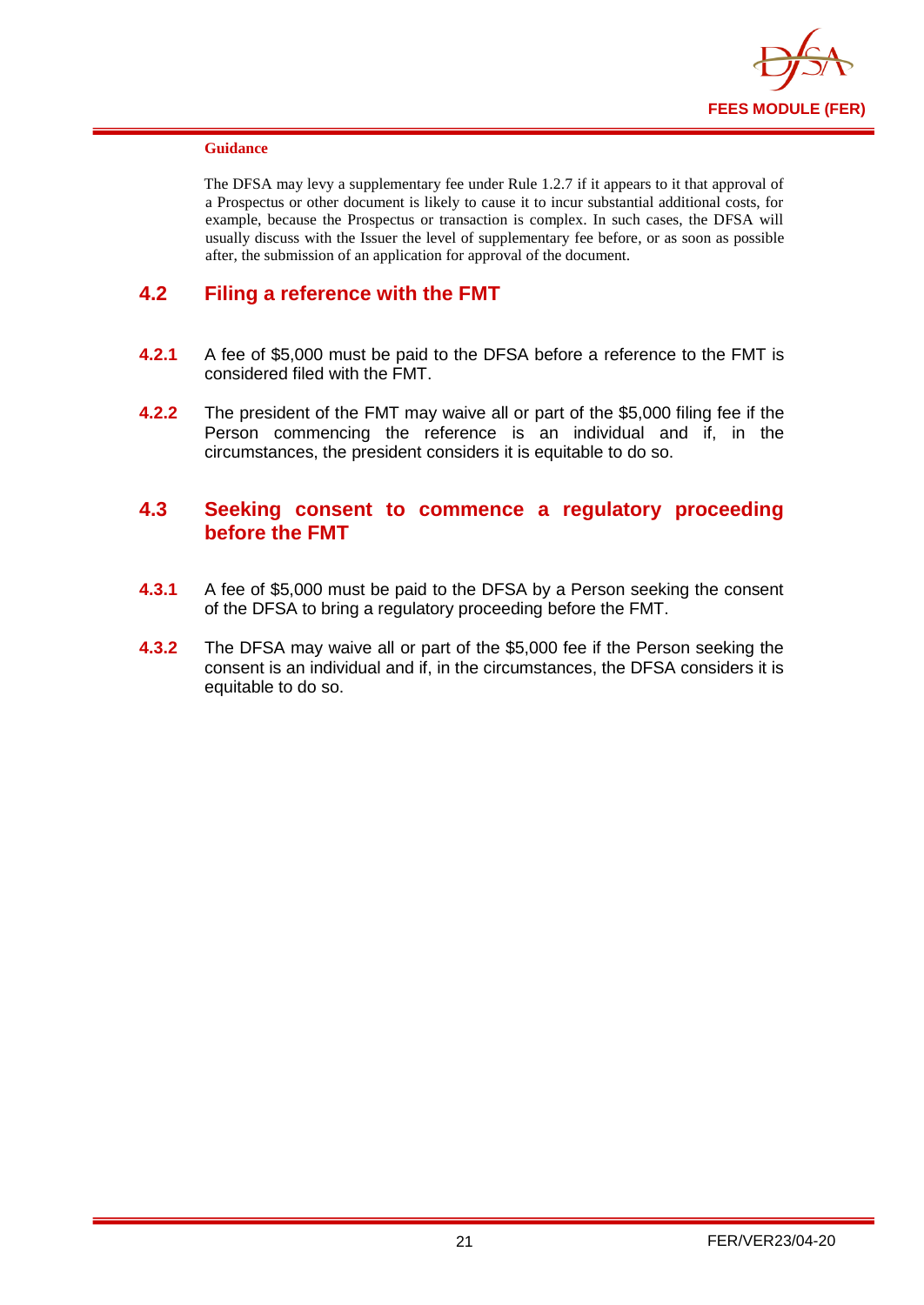

## <span id="page-23-0"></span>**5 TAKEOVER FEES**

## <span id="page-23-1"></span>**5.1 Bid Documents**

- **5.1.1** (1) Fees are payable on Bid Documents and the Bidder is responsible for the payment to the DFSA of the applicable fee in accordance with (2) and (3).
	- (2) The Bidder must pay to the DFSA the fee specified in the right hand column of the table in (4) which corresponds to the value of the Bid specified in the left hand column of the table.
	- (3) In regard to the value of the Bid for the purposes of (2):
		- (a) where there are alternative Bids, the alternative with the highest value must be used to calculate the value of the Bid. Bids for all classes of equity Share capital must be included in the calculation of the value of the Bid, but Bids for non-equity Share capital, Convertibles, Options and the like must not;
		- (b) when a merger is effected by Bids for both entities by a new entity created to make the Bids, the fee will be determined by the value of the lower of the two Bids; and
		- (c) when the fee falls to be calculated on the basis of the value of the Securities to be issued as consideration, it must be computed by reference to the closing price of the relevant Securities at the last practicable date before the publication of the Bid Document as stated in that document or, as the case may be, by reference to the estimated value of any unlisted Securities consideration given in the document.
	- (4) This is the table referred to in (2):

| Value of the Bid in<br><b>US\$ million</b> | Fee in<br>US\$ |
|--------------------------------------------|----------------|
| Less than 5                                | 7,500          |
| Over 5 to 25                               | 15,000         |
| Over 25 to 100                             | 55,000         |
| Over 100 to 500                            | 150,000        |
| Over 500                                   | 370,000        |

#### **Guidance**

1. Where a Bidder issues a revised Bid Document that increases the value of the Bid, the DFSA will require payment of the difference between the fee that would be applicable under the table in Rule 5.1.1 (4) in respect of the value of the revised Bid, and the fee previously paid in respect of the value of the initial Bid.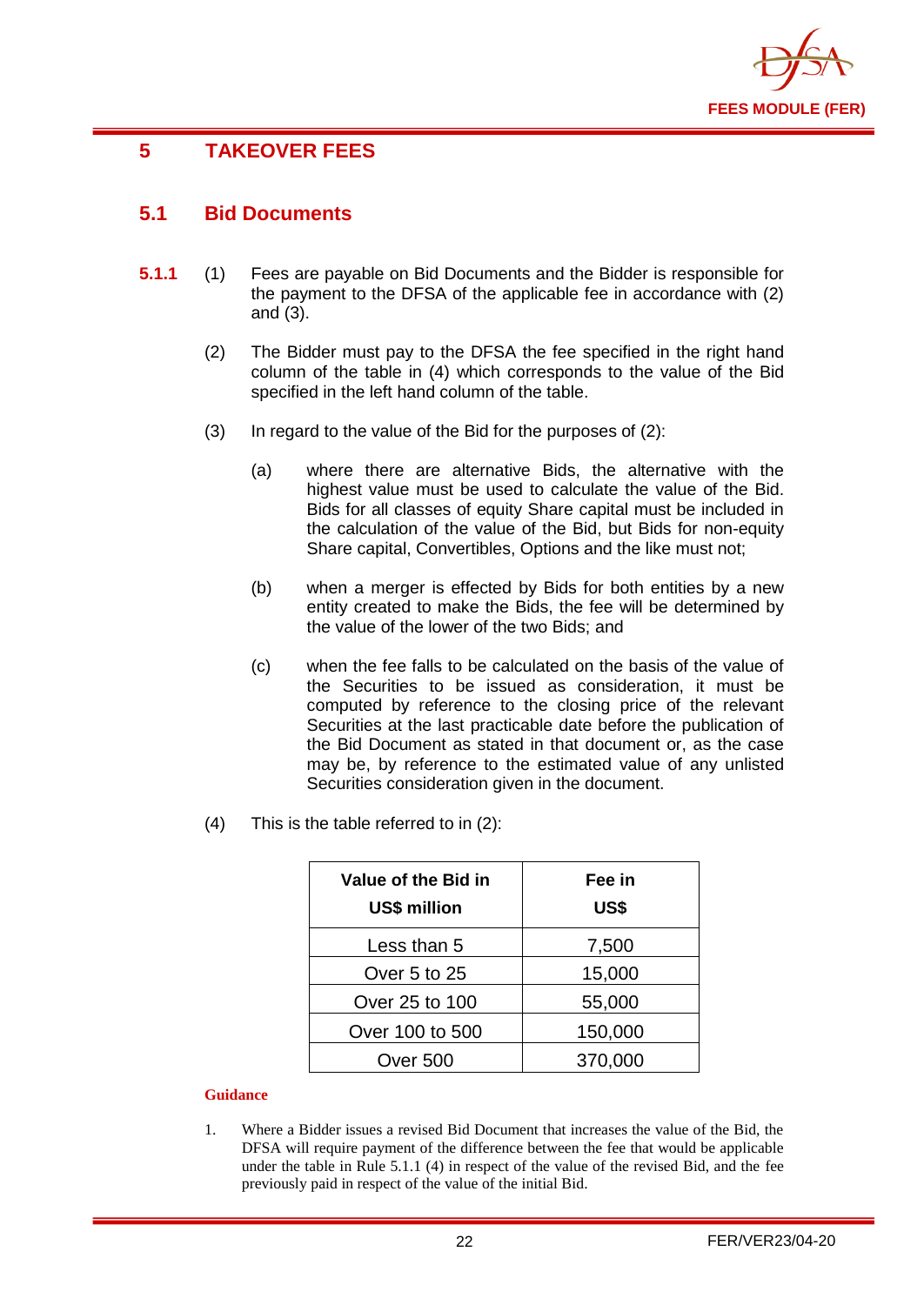

- 2. In relation to the giving of an estimated value of any unlisted Securities consideration, see TKO Rule 1.4.1 (m).
- **5.1.2** In all cases a note setting out the calculation of the fee must accompany the Bid Document provided to the DFSA. If the Bid is revised, a similar note must be provided with the revised Bid Document and any necessary further payment.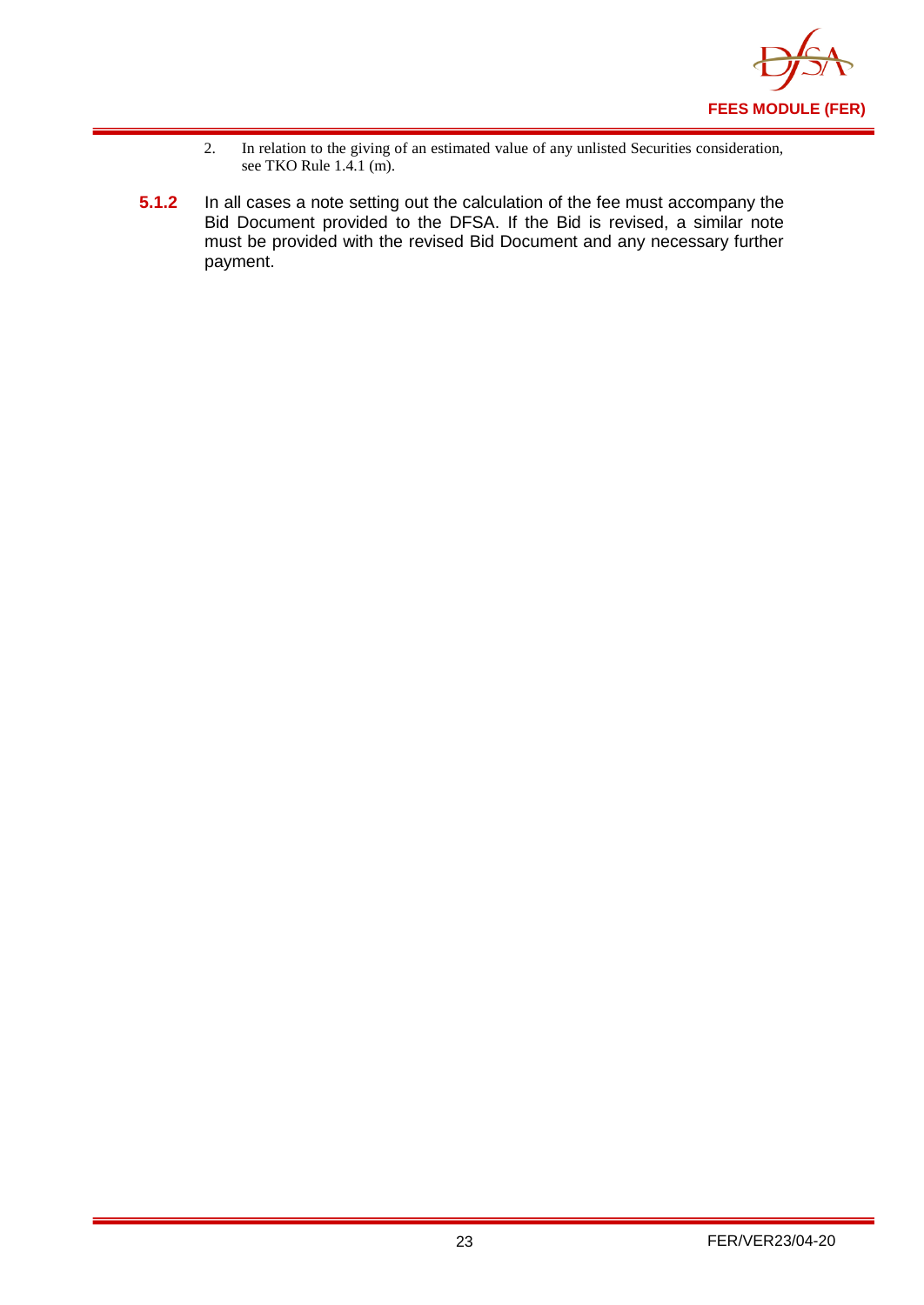

## <span id="page-25-0"></span>**6 FEES FOR OTHER SUPERVISORY EVENTS**

#### **Application to approve change of control**

- **6.1.1** A Person applying for written approval to acquire or to increase its level of control in a Domestic Firm must pay to the DFSA an application fee of:
	- (a) \$5,000 if the application is complex; or
	- (b) \$3,000 in any other case.
- **6.1.2** A Person applying for written approval to become the Controller of or to increase its level of control in an Authorised Market Institution must pay to the DFSA an application fee of:
	- (a) \$5,000 if the application is complex; or
	- (b) \$3,000 in any other case.
- **6.1.3** An application is 'complex' for the purposes of Rule 6.1.1 or 6.1.2 if the Person who proposes to acquire, become a Controller of, or increase its level of control in, the relevant Authorised Person:
	- (a) is from a jurisdiction where there is no bilateral memorandum of understanding in place between the DFSA and the relevant Financial Services Regulator in that jurisdiction;
	- (b) has no experience of operating or controlling the type of business to which the application relates;
	- (c) has previously contravened any legislation or been the subject of enforcement, supervisory or civil action by a government body or agency, the DFSA or any other Financial Services Regulator;
	- (d) is a Controller of another Authorised Person in the DIFC and approval of the application may give rise to a material conflict of interest; or
	- (e) proposes, in connection with the acquisition or change of control, to change the business model, business activities or senior management of the Authorised Person.

#### **Request to withdraw a Licence**

- **6.1.4** An Authorised Person applying to have its Licence withdrawn must pay to the DFSA an application fee of \$5,000 if, when it applies, the Authorised Person:
	- (a) Provides Custody;
	- (b) has Deposits that must be repaid;
	- (c) holds or controls Client Assets or Insurance Monies;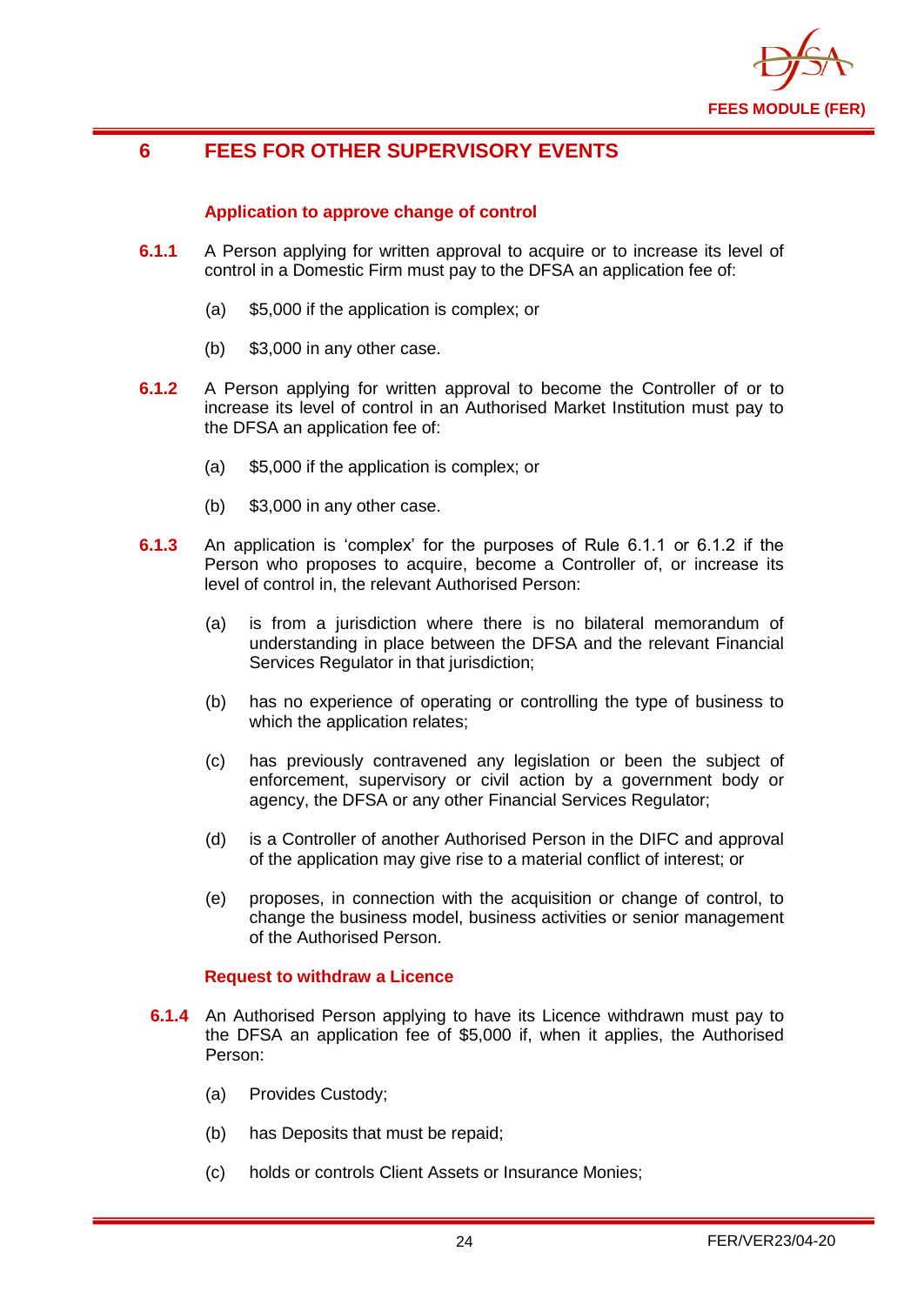

- (d) has a significant liability to a creditor;
- (e) is the subject of a civil claim made by a Client; or
- (f) is the subject of enforcement, supervisory or civil proceedings by the DFSA or a Financial Services Regulator.

#### **Opening a branch or subsidiary in another jurisdiction**

- **6.1.5** (1) A Domestic Firm must pay to the DFSA the fee specified in (2) if it notifies the DFSA of either:
	- (a) the proposed establishment of a branch office or subsidiary outside the DIFC; or
	- (b) the proposed Major Acquisition of a Body Corporate outside the DIFC.
	- (2) The notification fee under (1) is an amount equal to 50% of the fee that applies under Rule 3.2.1(2)(a).